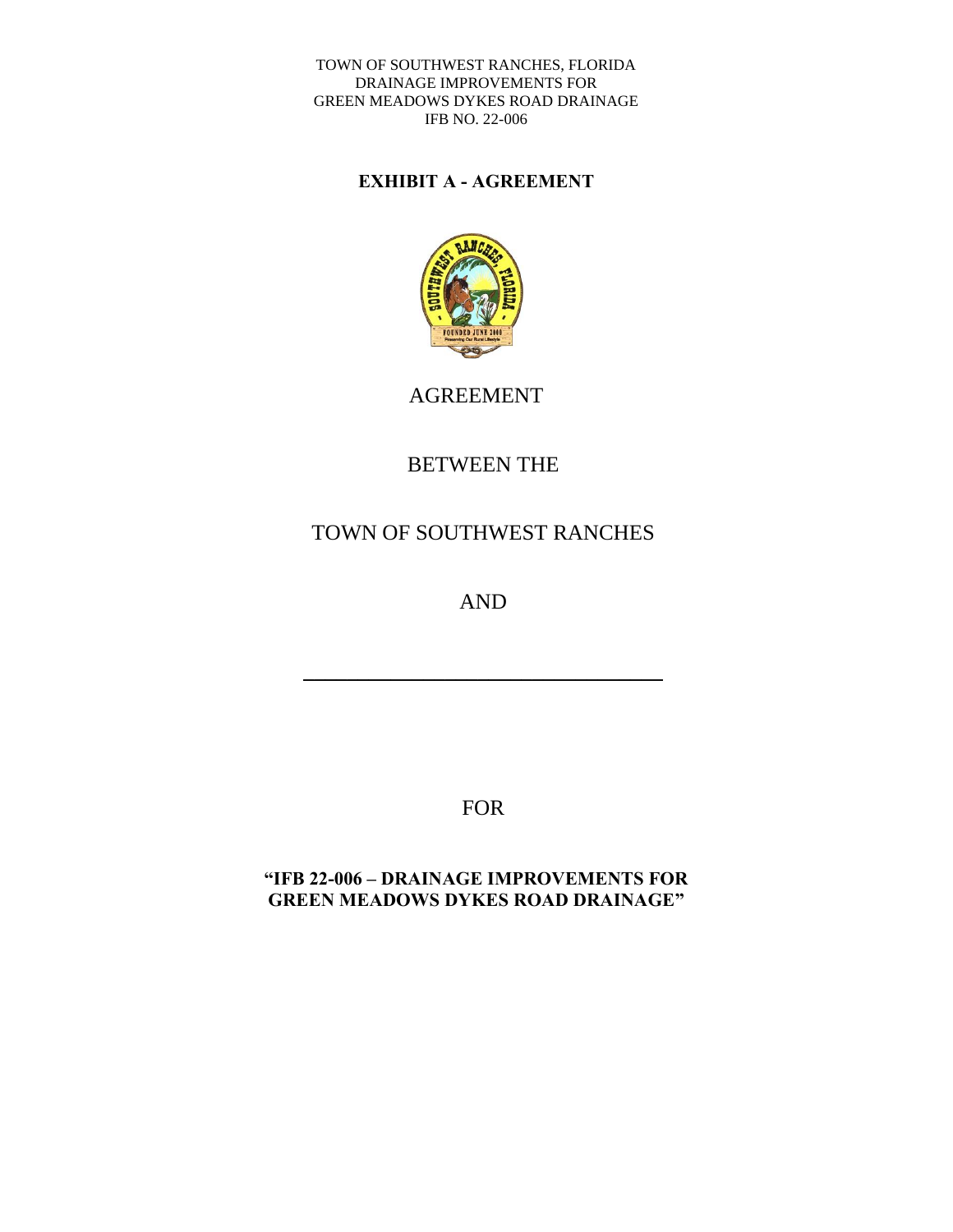### **AGREEMENT FOR "IFB 22-006 – DRAINAGE IMPROVEMENTS FOR GREEN MEADOWS DYKES ROAD DRAINAGE"**

THIS IS AN AGREEMENT ("Agreement" or "Contract") made and entered into on this day of \_\_\_\_\_\_\_\_\_\_\_ 2022 by and between the Town of Southwest Ranches, a Municipal Corporation of the State of Florida, (hereinafter referred to as "Town") and (hereinafter referred to as "Contractor").

**WHEREAS,** the Town desires to IFB 22-006 – DRAINAGE IMPROVEMENTS FOR GREEN MEADOWS DYKES ROAD DRAINAGE ("Project"); and

**WHEREAS,** the Town advertised an Invitation for Bids("IFB"), IFB 22-006 on Friday June 24, 2022, and

**WHEREAS, \_\_\_\_\_** bids were received by the Town on July 26, 2022; and

**WHEREAS,** the Town has adopted Resolution No. 2022- \_\_\_\_ at a public meeting of the Town Council approving the recommended award and has selected for award of the Project.

**NOW THEREFORE**, in consideration of the foregoing promises and the mutual terms and conditions herein, the Town and Contractor hereby agree as follows:

### **Section 1: Scope of Services**

- 1.1 Upon execution of this Agreement, the Contractor agrees to perform the duties and responsibilities as defined herein and in the IFB to which this Agreement is EXHIBIT "A" and which is made a part hereof by this reference ("Work"). This Agreement, as well as all Exhibits, the IFB, the Contractor's Bid, including all forms attached thereto, and all addenda, specifications, drawings and plans, shall be hereinafter collectively referred to as the "Contract Documents" and incorporated herein by reference. To the extent of any conflict among the Contract Documents, the more stringent criteria relative to the Contractor's performance of the Work shall govern over the less stringent criteria.
- 1.2 All Work rendered pursuant to this Agreement by Contractor shall be performed in accordance with the applicable standard of care for persons or entities performing similar work in Broward County, Florida. Contractor shall perform the Work in strict accordance with the requirements of this Agreement, all of the Contract Documents, good construction practices for this type of Work performed in Broward County, Florida and all applicable codes, ordinances, rules, laws and regulations governing the Work, including, but not limited to, the Florida Building Code, along with Broward County Amendments to it.
- 1.3 By submitting its Bid and entering into this Agreement, Contractor represents that it has visited the location of the Work and informed itself of the conditions that exist at the site,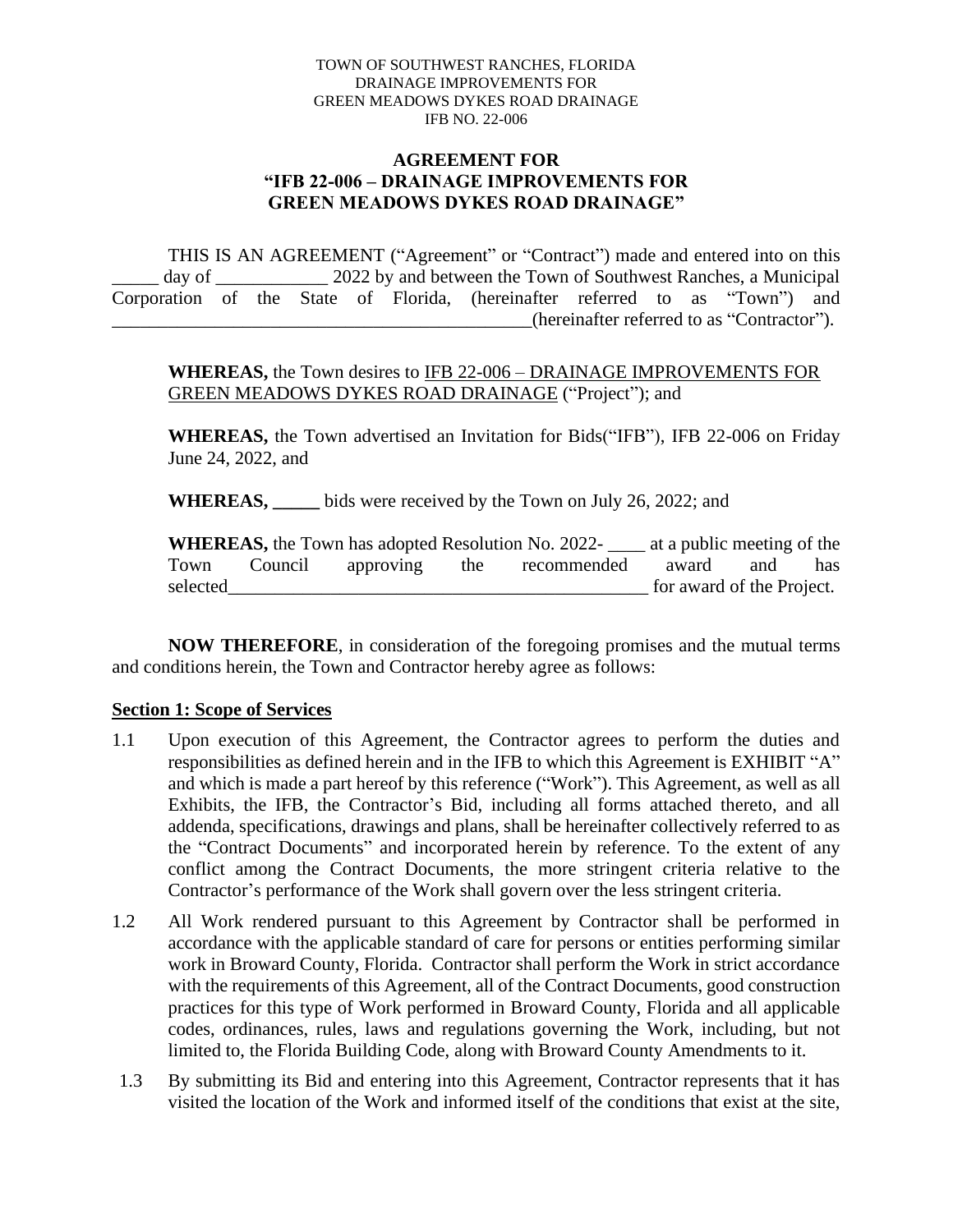including conditions of the facilities and difficulties associated with the execution of the Work. The existing site conditions have been accounted for within the Contract Price. Furthermore, all costs for the proper disposal of excess material generated on site in the performance of the Work have likewise been included and accounted for within the Contract Price.

1.4 Contractor, in addition to any manufacturer's warranty for materials or equipment, hereby warrants that its work will be free of defects and deficiencies for a period of one year from the Final Completion Date. If any defects or deficiencies arise within the warranty period, the Contractor shall correct the defect or deficiency at no cost to the Town. Nothing herein shall be construed as a waiver, limitation or release of any right or remedy that the Town may have for breach of this Agreement, which rights are cumulative and in no way limited by the warranty.

## **Section 2: Term of this Agreement and Agreement Time**

2.1 Town and Contractor agree that Contractor shall perform all Work under this Agreement for

## **"IFB 22-006 – DRAINAGE IMPROVEMENTS FOR GREEN MEADOWS DYKES ROAD DRAINAGE"**

- 2.2 Town shall have the ability to terminate this Agreement as provided in "Section 18: Termination."
- 2.3 Contractor shall not be entitled to any claim for damages against Town on account of hindrance or delays from any cause whatsoever. If, however, Contractor is delayed in the prosecution of the Work occasioned by an act of God, or by act or omission on the part of the Town, or due to changes ordered in the Work by Town which expand the scope and costs of the Work, such act, hindrance, or delay shall only entitle Contractor to receive an extension of time as its sole and exclusive remedy for such hindrance or delay and Contractor waives any and all other claims against Town.
- 2.4 Time being of the essence, Town and Contractor agree that Contractor shall perform all Work under this Agreement and achieve substantial completion of the Work within **ninety (90) calendar days of the date of the Notice to Proceed**, subject to appropriate extensions of time as provided in this Agreement ("Substantial Completion Date").
- 2.4.1 Substantial Completion of the Work at the Project shall be defined as the date upon which the last of all the following events have occurred:
	- (i) All necessary approvals have been issued with respect to the Work by the appropriate governmental authorities;
	- (ii) Restoration of all utilities to operation that have been affected during performance of the Work;
	- (iii) All Work has been completed; and
	- (iv) The Town's engineer/architect of record for the Project, Town of Southwest Ranches Drainage Improvements, has issued its written acceptance of the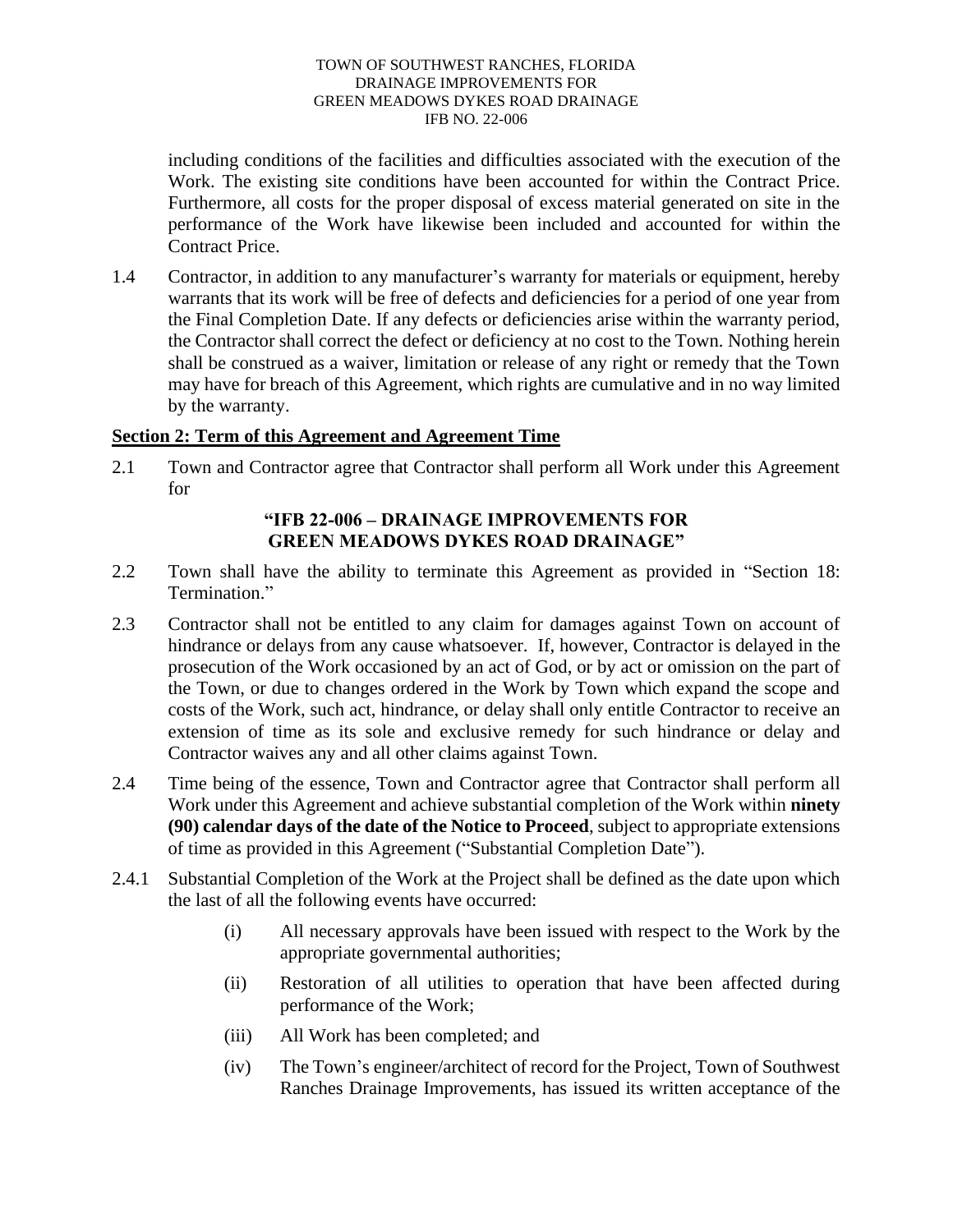Work performed by Contractor and executed and delivered to the Town a Certificate of Substantial Completion.

2.4.2 The parties agree that time is of the essence in execution of the Work delineated within the Agreement and any breach of same shall go to the essence hereof, and Contractor, in agreeing to substantially complete the Work within the time herein mentioned, has taken into consideration and made allowances for all hindrances and delays incident to its Work.

**Liquidated/Delay Damages** ("LD's") **–** In the event Contractor does not achieve Substantial Completion of the Work as defined in Paragraph 2.4.1 above, in whole or in part due to its own fault, the parties acknowledge that any delay beyond the scheduled Substantial Completion Date may cause grave injury and damage to the Town by virtue of locating, moving to, and paying rent for temporary quarters, loss of use, extension of overhead costs, additional costs of design professionals and otherwise. Accordingly, the calculation of the actual damages to the Town would be uncertain and difficult if not impossible to determine. Consequently, if the Contractor has not achieved Substantial Completion of the Work within **ninety (90) days after the issuance of the Notice to Proceed** and has not obtained written authorization for such delay, the parties agree that liquidated damages and not as a penalty, the Contractor shall pay to the Town an amount equal to **\$200.00,** for each day or portion thereof, that the date of completion is later than the scheduled Substantial Completion Date set forth above. Contractor shall be entitled to an extension of time and relief from liquidated damages to the extent that additional out of scope work is authorized by the Town in accordance with a properly executed Change Order and such work causes the delay in meeting the Substantial Completion Date. The liquidated damages shall be paid by Contractor to Town weekly, immediately upon each such failure of Contractor to comply with the scheduled Substantial Completion Date. In the event that the Contractor fails to make timely payments to Town, the Town shall have the right to deduct any and all such amounts from any amounts due or to become due to Contractor.

All work shall be substantially complete no later than **ninety (90) days** from the issuance of the Notice to Proceed. Final Completion of the project shall be achieved no later than 30 calendar days from Substantial Completion or within **one hundred twenty (120)** days from the date of issuance of the Notice to Proceed, whichever occurs first. Final Completion Date is defined as the date when all punch list items have been completed as evidenced by the issuance of a written Certification of Final Completion by the Town's design professional for this Project, and all other conditions precedent to Final Completion as outlined below have been satisfied:

Contractor shall:

- (i) Deliver to the Town all warranties, final certifications and similar documentation to confirm that all necessary approvals have been issued for the Work by the appropriate governmental authorities;
- (ii) Complete all Punch List items of Work;
- (iii) Remove temporary facilities from the site, along with construction tools and similar elements;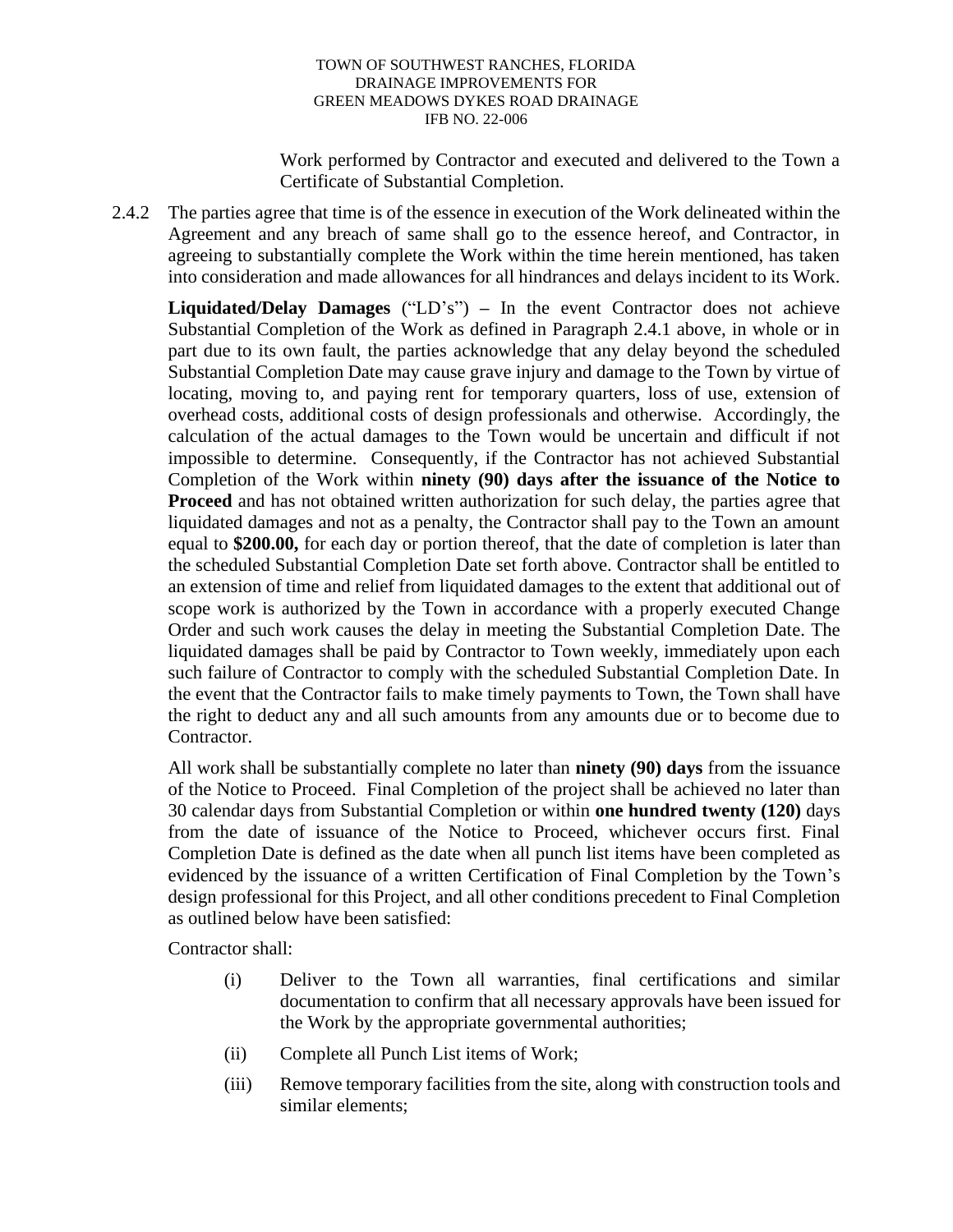- (iv) Complete final clean-up including repair, replace and restore any items damaged by Contractor as a consequence of performing Work;
- (v) Deliver to the Town confirmation that all permits have been closed; and
- (vi) Confirm that the Town's engineer/architect of record for the Project, Town of Southwest Ranches Drainage Improvements, has issued written acceptance of the Work performed and executed and delivered to the Town a Certificate of Final Completion.

Notwithstanding the foregoing, Contractor acknowledges that, among other damages the Town may suffer from Contractor's delays, the Town may be required to forfeit payment of, or may be required to make reimbursement for, grant monies from the Florida Department of Environmental Protection if the Project is not timely completed. Accordingly, Contractor hereby agrees to indemnify and hold Town harmless from and against any forfeitures or losses of such grant monies resulting from Contractor's delays. Contractor acknowledges and agrees that Town, at its sole option, may elect to recover from Contractor its actual damages, including the actual loss of such grant monies, in lieu of assessing liquidated damages, where such actual losses exceed the amount of liquidated damages. This Section 2.4.2 shall survive termination of this Agreement pursuant to Sections 18C or 18E herein, or other termination for cause.

### **Section 3: Compensation & Method of Payment**

- 3.1 Contractor shall render all Work to the Town under the Agreement for a total, not to exceed,  $\text{S}$  Dollars ("Contract Price").
- 3.2 Town shall not be liable for any cost increases or escalation associated with labor, services, materials, equipment or any other costs that may arise during the performance of the Work. In the event, the cost of the Work exceeds the amounts defined in Section 3.1, Contractor shall pay such excess from its own funds and Town shall not be liable for any excess. The only exception shall be adjustments to the Contract Price pursuant to written Change Orders, duly executed by Town and Contractor in accordance with the terms and conditions of this Agreement and with the same formality and dignity afforded the original Agreement.
- 3.3 Town and Contractor agree that payment will be subject to (a) the delivery of an invoice by Contractor to the Town once every 30 days, and (b) confirmation by Town, that the Work included in the invoice, has been performed in accordance with this Agreement. Upon verification by Town that the invoiced Work has adequately been performed, Town shall have thirty (30) days thereafter to pay the invoice.
- 3.4 Each invoice must be accompanied by all supporting documentation and other information reasonably requested by Town, including, but not limited to a Partial Release of Lien or Final Release of Lien as appropriate and in compliance with forms set forth in Chapter 713.20, Florida Statutes. Reference herein to Chapter 713, Florida Statutes is for convenience, and shall not be construed as a waiver of sovereign immunity or authority for imposition of liens against public property. Each progress payment shall be reduced by 10% retainage. Subject to other requirements of the Contract Documents, retainage shall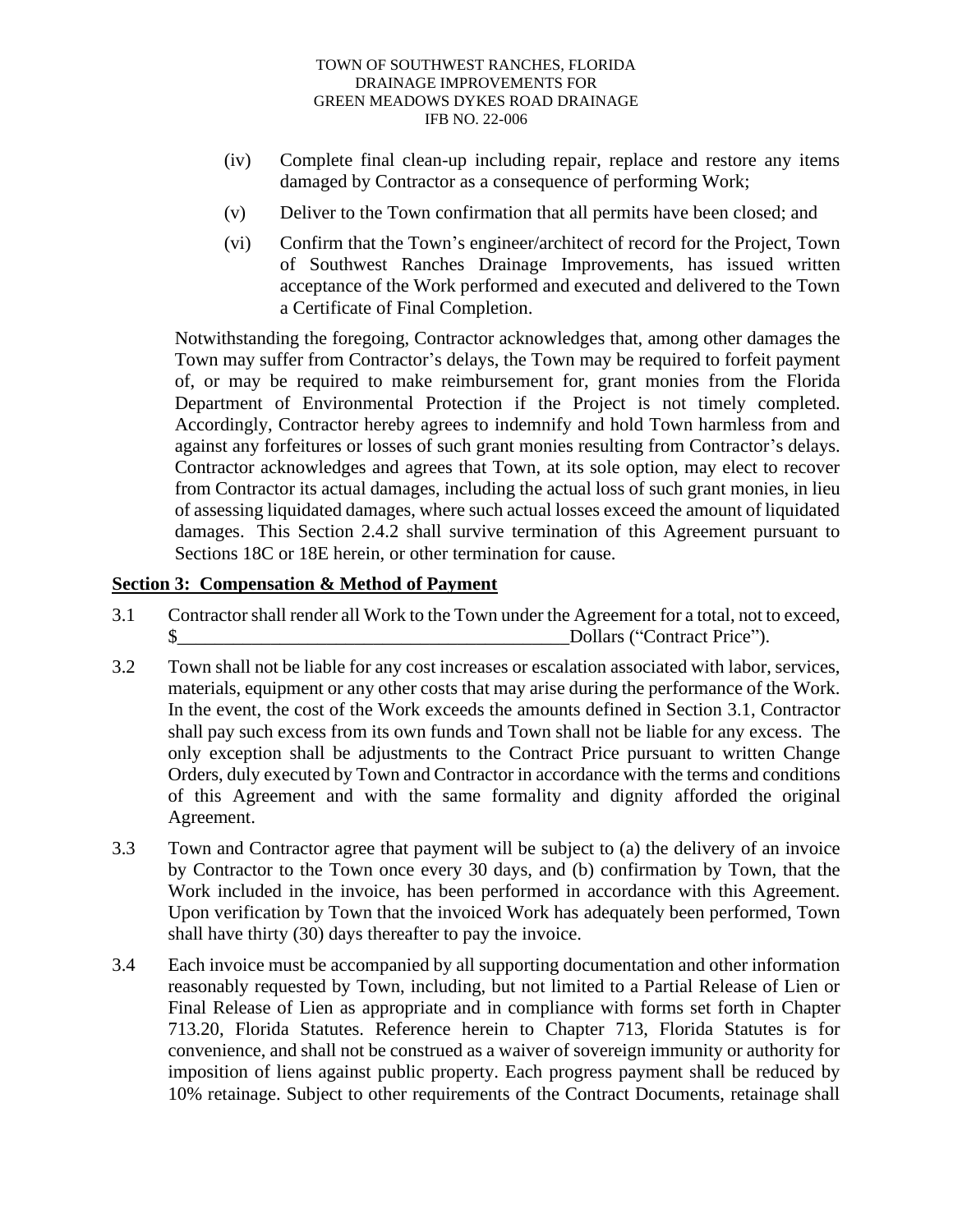be released after final completion of the Work and Town's receipt of acceptable reports and other documentation including certification of payment to subcontractors, if any, and a Final Release of Lien form set forth in Section 713.20, Florida Statutes, as well as satisfaction of the conditions included in Section 3.5 of this Agreement.

3.5 A final payment invoice must be accompanied by written notice from Contractor that the Work is complete. The Town's engineer/architect will make a final inspection and provide a punch list to Contractor of all portions of the work they deem to be incomplete or defective. Contractor shall immediately take such measures as are necessary to complete the punch list and remedy the deficiencies. Contractor's obligation to perform and complete the Work in strict accordance with the Contract Documents shall be absolute. The Town may refuse payment if (a) the Work is defective or damaged requiring correction or replacement, (b) tit becomes necessary for the Town to correct defective Work, or (c) liens, claims, or other items have been asserted against the Town in connection with Contractor's performance of the Work entitling the Town to a set-off the amount due. No payment will be made for Work performed by the Contractor to replace defective work, for work which is not shown or ordered in the Contract Documents, or additional work performed by Contractor without prior written approval of Town.

## **Section 4: Assignment**

No assignment of this Agreement or the Work hereunder shall be valid without the express written consent of Town, which may be given or withheld, in Town's sole discretion. All Work to be performed pursuant to this Agreement shall be performed by the Contractor, and no Work shall be subcontracted to other parties or firms without the prior written consent and approval of the Town Administrator.

## **Section 5: Contractor's Responsibility for Safety**

5.1 Contractor shall be responsible for initiating, maintaining and supervising all safety precautions and programs in connection with the Work provided in order to prevent damage, injury or loss to (a) employees performing the Work and all other persons who may be affected thereby, (b) all the Work, materials and equipment to be incorporated therein and (c) other property at the site or adjacent thereto. Contractor shall comply with all applicable laws, ordinances, rules, regulations and orders, of any authority with jurisdiction regarding the safety of persons and property, in order to provide protection from damage, injury, or loss.

### **Section 6: Insurance**

- 6.1 Throughout the term of this Agreement and during applicable statute of limitation periods, Contractor shall maintain, in full force and affect, all of insurance coverages required within the Agreement and IFB.
- 6.2 All Insurance Policies shall be issued by companies that (a) are authorized to transact business in the State of Florida, (b) have agents upon whom service of process may be made in Broward County, Florida, and (c) have a rating of "A-" or better in accordance with A.M. Best's Key Rating Guide.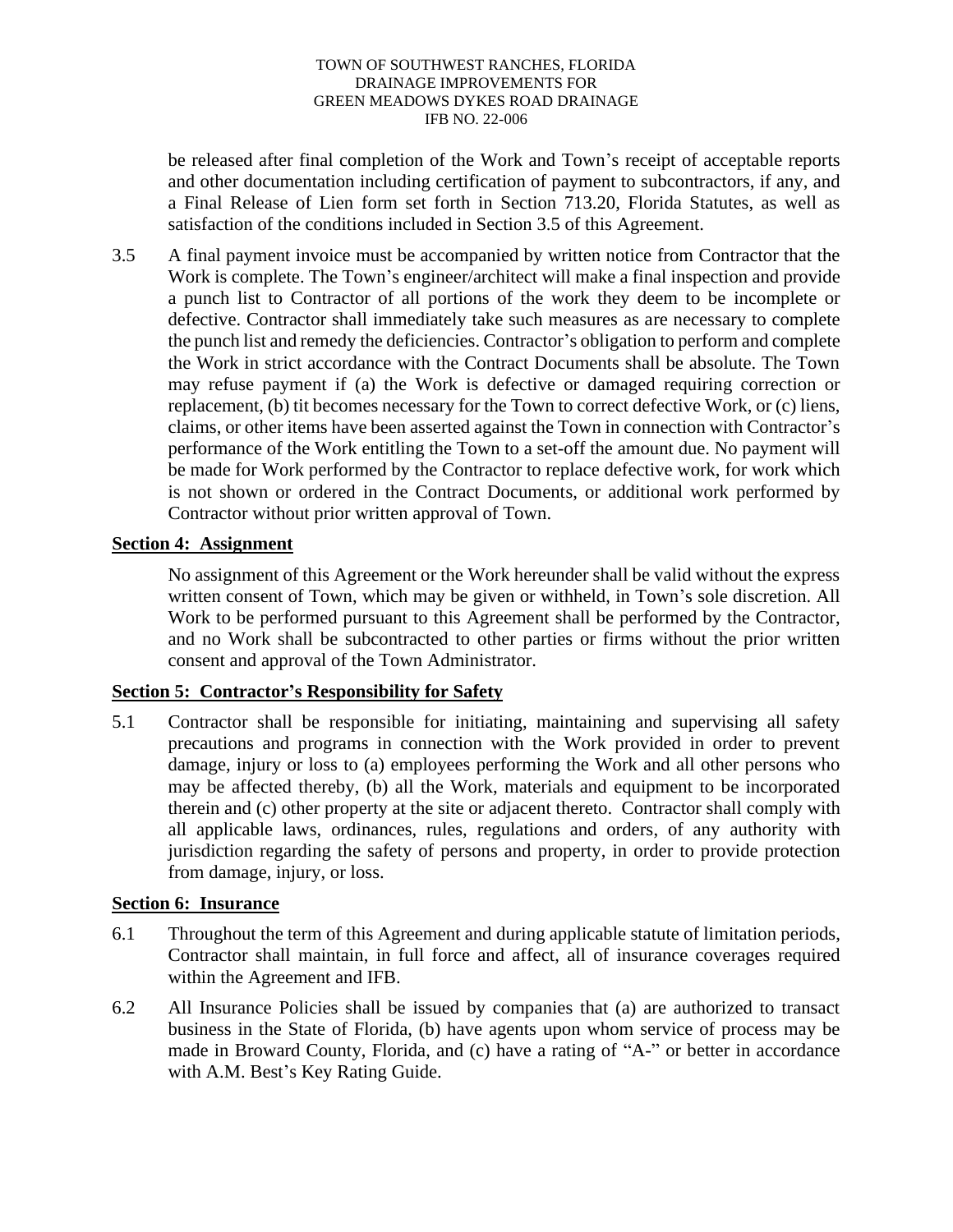6.3 All Insurance Policies shall name and endorse the following as an additional named insured:

> Town of Southwest Ranches 13400 Griffin Road Southwest Ranches, FL 33330-2628

- 6.4 All Insurance Policies shall be endorsed to provide that (a) Contractor's Insurance is primary to any other Insurance available to Town or any other additional insured with respect to claims covered under the policy and (b) Contractor's insurance applies separately to each insured, against who claims are made or suit is brought, and (c) that the inclusion of more than one insured shall not operate to increase the Insurer's limit of liability. Selfinsurance by Contractor shall not be acceptable for providing the required insurance coverages of this Agreement.
- 6.5 If the Contractor fails to submit the required insurance certificate, in the manner prescribed within the executed Agreement, at the time of execution of this Agreement, Contractor shall be deemed in default, and the Agreement shall be cancelled or rescinded without liability of the Town.
- 6.6 Contractor shall carry the following minimum types of Insurance:
	- A. **WORKER'S COMPENSATION**: Worker's Compensation Insurance is to apply to all employees in compliance with the "Workers' Compensation Law" of the State of Florida and all applicable federal laws. Contractor shall carry Worker's Compensation Insurance with the statutory limits, which shall include employer's liability insurance with a limit of not less than **Five Hundred Thousand Dollars (\$500,000)** for each incident, and **Five Hundred Thousand Dollars (\$500,000**) for each disease. Policy(ies) must be endorsed with waiver of subrogation against Town.
	- B. **BUSINESS AUTOMOBILE LIABILITY INSURANCE:** Contractor shall carry business automobile liability insurance with minimum limits of **Five Hundred Thousand Dollars (\$500,000)** per occurrence, combined single limits bodily injury liability and property damage. The policy must be no more restrictive than the latest edition of the business automobile liability policy without restrictive endorsements, as filed by the Insurance Services Office, and must include all owned vehicles and all hired or non-owned vehicles.
	- C. **COMMERCIAL GENERAL LIABILITY:** Contractor shall carry Commercial General Liability Insurance with limits of not less than **Five Hundred Thousand Dollars (\$500,000**) per occurrence combined single limit for bodily injury and property damage, and not less than **One Million Dollars (\$1,000,000)** in the aggregate. The insurance policy must include coverage that is no more restrictive than the latest edition of the commercial general liability policy, without restrictive endorsements as filed by the Insurance Service Office (ISO), and the policy must include coverages for premises and/or operations, independent contractors, products and/or completed operations for contracts, contractual liability, broad form contractual coverage, broad form property damage, products, completed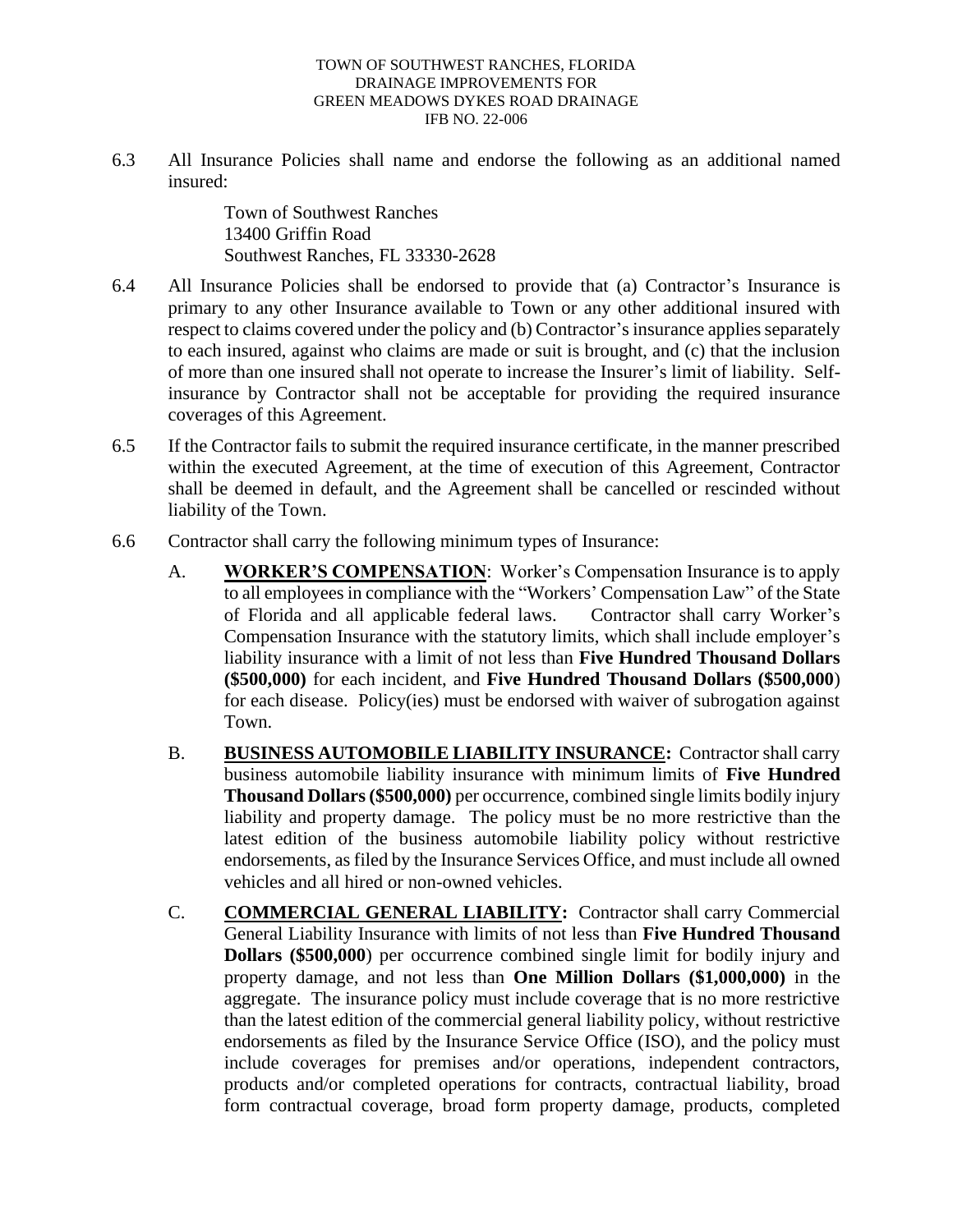operations, personal injury and explosion, collapse and underground (X-C-U). Personal injury coverage shall include coverage that has the employee and contractual exclusions removed. The ISO form of the policy must be acceptable to the Town.

- 6.7 Contractor shall provide Town with a copy of the Certificates of Insurance or endorsements evidencing the types of Insurance and coverages required by this Section prior to beginning Work under this Agreement and, at any time thereafter, upon request by Town.
- 6.8 Contractor's Insurance Policies shall be endorsed to provide Town with at least thirty (30) calendar days prior written notice of cancellation, non-renewal, restrictions, or reduction in coverages or limits. Notice shall be sent to:

Town of Southwest Ranches 13400 Griffin Road Southwest Ranches, Florida 33330

and

Keith M. Poliakoff, Esq. Government Law Group, PLLC 200 South Andrews Avenue Suite 601 Fort Lauderdale, Florida 33301

- 6.9 Contractor's Commercial General Liability Insurance policy shall be on an "occurrence" basis only and shall not be a "claims-made" policy.
- 6.10 If any of Contractor's Insurance policies include a general aggregate limit and provides that claims investigation or legal defense costs are included in the general aggregate limit, the general aggregate limit that is required shall be at least five (5) times the occurrence limits specified above in this article.
- 6.11 The Contractor shall not commence operations, and/or labor to complete any of the Work pursuant to this Agreement until certification or proof of insurance issued directly by the insurance company underwriting department or insurance agent, detailing terms and provisions of coverage, has been received and approved by the Town.
- 6.12 If any of Contractor's initial insurance expires prior to the completion of the Work, renewal copies of Policies shall be furnished to Town at least thirty (30) days prior to the date of their expiration, and Town shall be an additional named insured by endorsement on all of Contractor's renewal policies.
- 6.13 **UPON EXECUTION OF THIS AGREEMENT, CONTRACTOR SHALL SUBMIT TO TOWN COPIES OF ITS CERTIFICATE(S) OF INSURANCE EVIDENCING THE REQUIRED COVERAGES REQUIRED HEREIN AND SPECIFICALLY PROVIDING THE ENDORSEMENT TO THE POLICIES THAT SHOWS THE TOWN OF SOUTHWEST RANCHES IS AN ADDITIONAL NAMED INSURED WITH RESPECT TO THE REQUIRED COVERAGES AND CONTRACTOR'S WORK UNDER THE AGREEMENT.**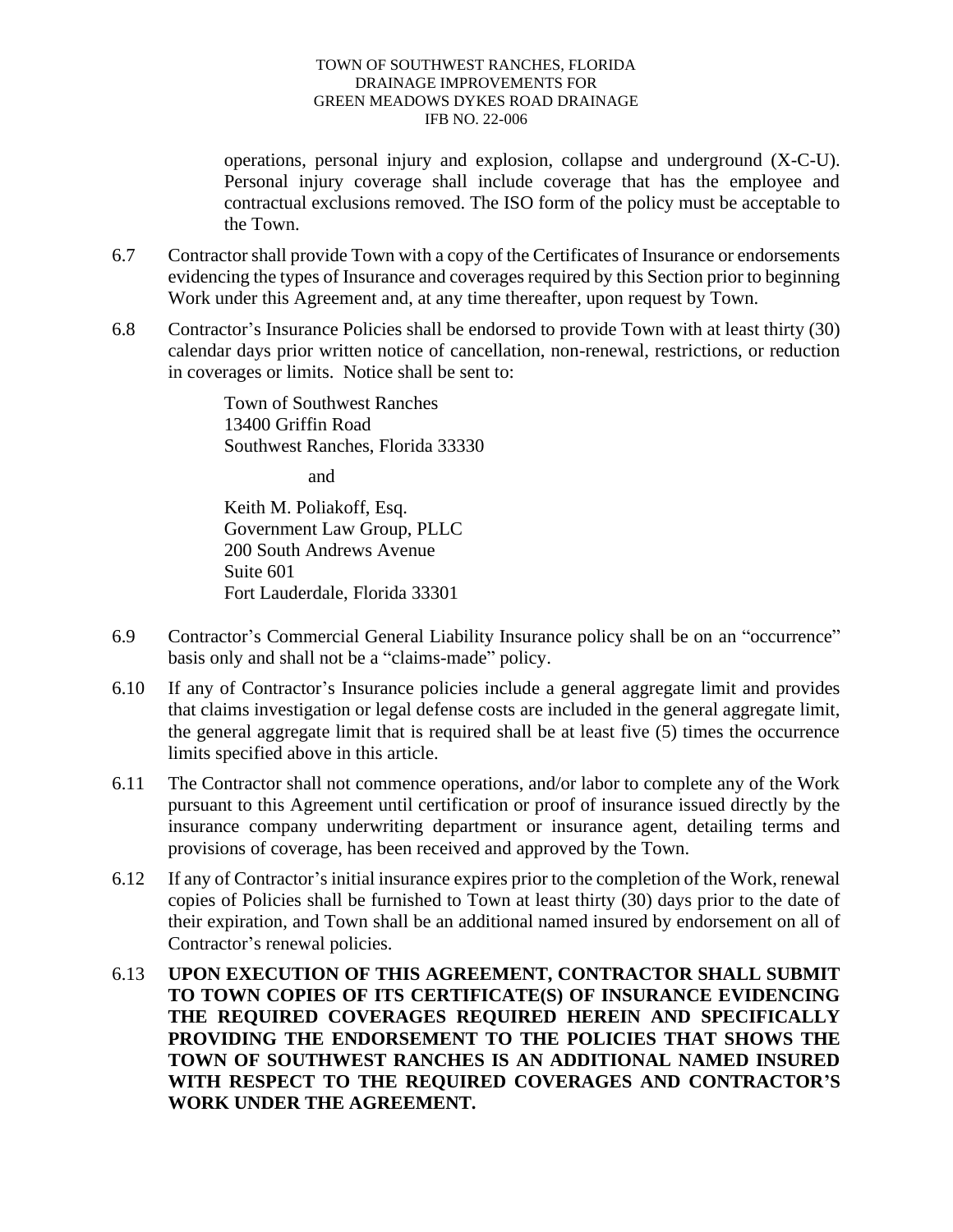- 6.14 The official title of the owner is Town of Southwest Ranches. This official title shall be used in all insurance policies and documentation.
- 6.15 All required insurance policies shall preclude any insurer's or underwriter's rights of recovery or subrogation against Town with the express intention of the parties being that the required insurance coverage protects both parties as the primary coverage for any and all losses covered by the above described insurance.
- 6.16 Contractor shall ensure that any company issuing insurance to satisfy the requirements contained in this Agreement agrees that they shall have no recourse against Town for payment or assessments in any form on any policy of insurance.
- 6.17 The clauses "Other Insurance Provisions" and "Insured Duties in the Event of an Occurrence, Claim or Suit" as it appears in any policy of insurance in which Town is named as an additional named insured shall not apply to Town in any respect. Town shall use its best efforts to provide written notice of occurrence within thirty (30) working days after Town's actual notice of such event.
- 6.18 Notwithstanding any other provisions of this Agreement, Contractor's obligation to maintain all required insurance as specified in this Section of the Agreement shall survive the expiration or earlier termination of this Agreement.

## **Section 7: Copyrights and Patent Rights**

Contractor warrants that there has been no violation of copyrights, trademarks, or patent rights in manufacturing, producing, and/or selling the item(s) ordered or shipped as a result of this Agreement. Contractor agrees to indemnify and hold harmless Town, its employees, agents, or servants against any and all liability, loss, or expense resulting from any such violation(s).

### **Section 8: Laws and Regulations**

Contractor agrees comply with all applicable Federal, State, County, and local laws, rules, regulations, ordinances and codes in performing all Work under this Agreement.

### **Section 9: Taxes and Costs**

All federal, state and local taxes relating to the Contractor's Work under this Agreement and, similarly, all costs for licenses, or certifications to perform the Work under this Agreement shall be paid by the Contractor.

### **Section 10: Indemnification**

To the fullest extent permitted by Florida law, including Florida Statutes, Section 725.06, the Contractor shall indemnify, defend and hold harmless the Town, its officers and employees, from liabilities, damages, losses and costs, including, but not limited to, reasonable attorney's fees, at both trial and appellate levels, to the extent caused by the negligence, recklessness, or willful misconduct of the Contractor and persons employed or utilized by the Contractor in the performance of the Work or anyone else for whose actions Contractor may be responsible, regardless of the partial fault of any party indemnified hereunder. Notwithstanding any other provisions of this Agreement, the Contractor's duty to indemnify, defend and hold the Town harmless shall survive the termination or earlier expiration of this Agreement.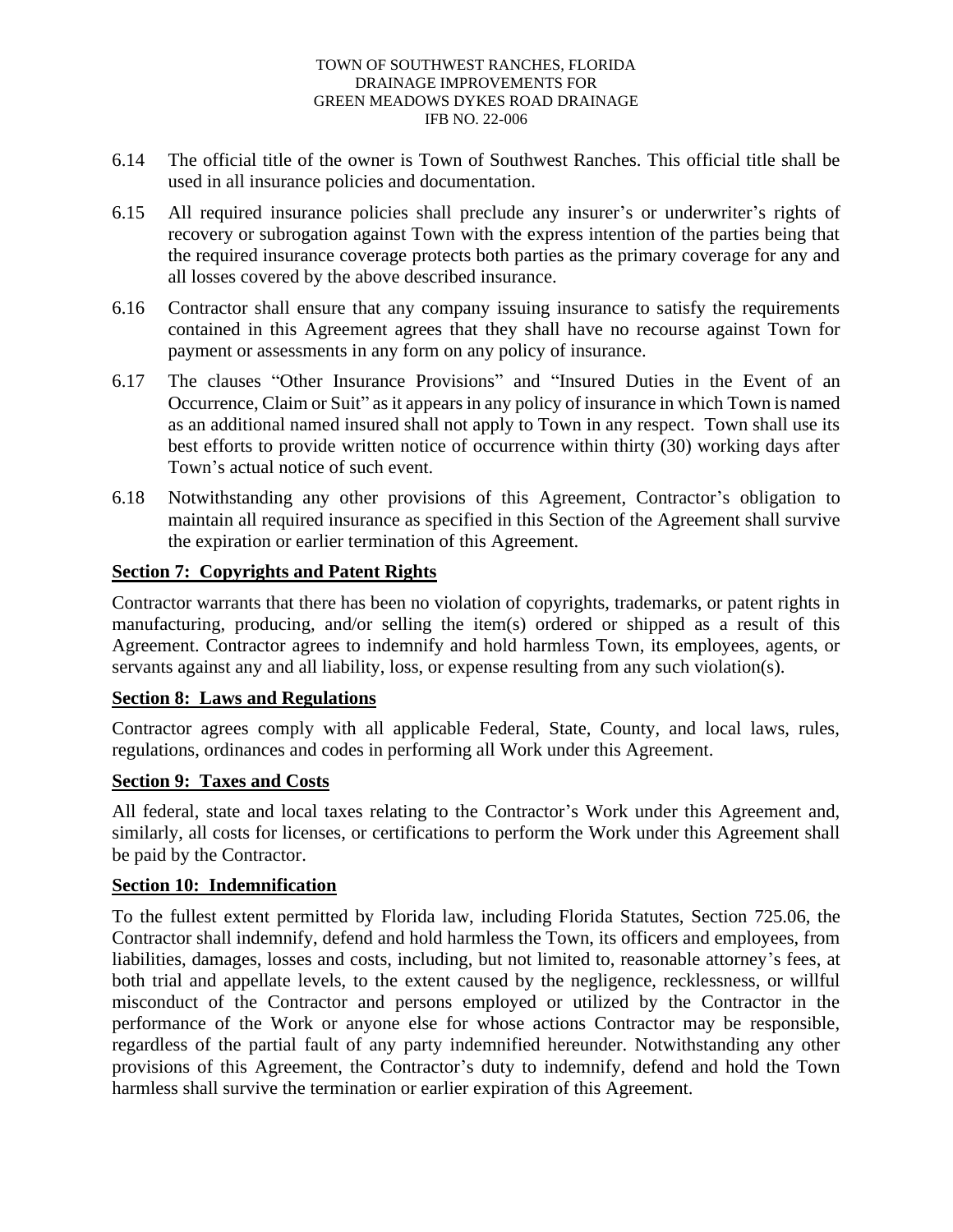### **Section 11: Non-discrimination**

Contractor shall not discriminate against any client, employee or applicant for employment because of race, gender, age, color, religion, sex, national origin, physical or mental disability, or marital status. Contractor shall take affirmative action to ensure that applicants, subcontractors, Independent contractors, and employees are treated without discrimination in regard to their race, gender, age, color, religion, sex, national origin, physical or mental disability, or marital status. Contractor shall comply with all applicable sections of the Americans with Disabilities Act. Contractor agrees that compliance with this Article constitutes a material condition to this Agreement, and that it is binding upon the Contractor, its successors, transferees, and assigns for the period which Work is provided. Contractor further assures that all subcontractors and independent contractors are not in violation of the terms of this Section of the Agreement.

## **During the performance of this contract, the contractor agrees as follows:**

(1) The contractor will not discriminate against any employee or applicant for employment because of race, color, religion, sex, sexual orientation, gender identity, or national origin. The contractor will take affirmative action to ensure that applicants are employed, and that employees are treated during employment without regard to their race, color, religion, sex, sexual orientation, gender identity, or national origin. Such action shall include, but not be limited to the following:

Employment, upgrading, demotion, or transfer; recruitment or recruitment advertising; layoff or termination; rates of pay or other forms of compensation; and selection for training, including apprenticeship. The contractor agrees to post in conspicuous places, available to employees and applicants for employment, notices to be provided setting forth the provisions of this nondiscrimination clause.

(2) The contractor will, in all solicitations or advertisements for employees placed by or on behalf of the contractor, state that all qualified applicants will receive consideration for employment without regard to race, color, religion, sex, sexual orientation, gender identity, or national origin.

(3) The contractor will not discharge or in any other manner discriminate against any employee or applicant for employment because such employee or applicant has inquired about, discussed, or disclosed the compensation of the employee or applicant or another employee or applicant. This provision shall not apply to instances in which an employee who has access to the compensation information of other employees or applicants as a part of such employee's essential job functions discloses the compensation of such other employees or applicants to individuals who do not otherwise have access to such information, unless such disclosure is in response to a formal complaint or charge, in furtherance of an investigation, proceeding, hearing, or action, including an investigation conducted by the employer, or is consistent with the contractor's legal duty to furnish information.

(4) The contractor will send to each labor union or representative of workers with which he has a collective bargaining agreement or other contract or understanding, a notice to be provided advising the said labor union or workers' representatives of the contractor's commitments under this section, and shall post copies of the notice in conspicuous places available to employees and applicants for employment.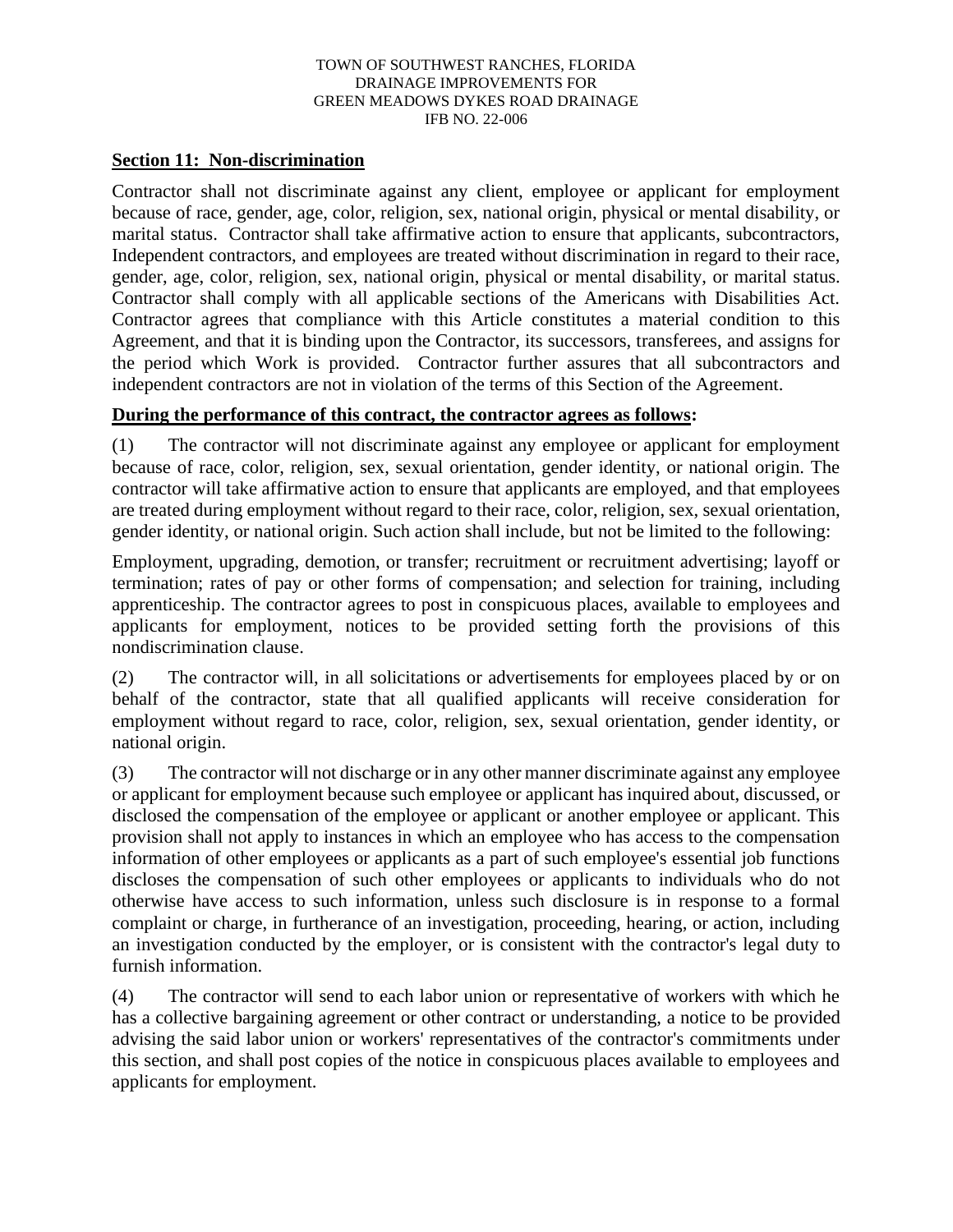(5) The contractor will comply with all provisions of Executive Order 11246 of September 24, 1965, and of the rules, regulations, and relevant orders of the Secretary of Labor.

(6) The contractor will furnish all information and reports required by Executive Order 11246 of September 24, 1965, and by rules, regulations, and orders of the Secretary of Labor, or pursuant thereto, and will permit access to his books, records, and accounts by the administering agency and the Secretary of Labor for purposes of investigation to ascertain compliance with such rules, regulations, and orders.

(7) In the event of the contractor's noncompliance with the nondiscrimination clauses of this contract or with any of the said rules, regulations, or orders, this contract may be canceled, terminated, or suspended in whole or in part and the contractor may be declared ineligible for further Government contracts or federally assisted construction contracts in accordance with procedures authorized in Executive Order 11246 of September 24, 1965, and such other sanctions may be imposed and remedies invoked as provided in Executive Order 11246 of September 24, 1965, or by rule, regulation, or order of the Secretary of Labor, or as otherwise provided by law.

(8) The contractor will include the portion of the sentence immediately preceding paragraph (1) and the provisions of paragraphs (1) through (8) in every subcontract or purchase order unless exempted by rules, regulations, or orders of the Secretary of Labor issued pursuant to section 204 of Executive Order 11246 of September 24, 1965, so that such provisions will be binding upon each subcontractor or vendor. The contractor will take such action with respect to any subcontract or purchase order as the administering agency may direct as a means of enforcing such provisions, including sanctions for noncompliance:

Provided, however, that in the event a contractor becomes involved in, or is threatened with, litigation with a subcontractor or vendor as a result of such direction by the administering agency, the contractor may request the United States to enter into such litigation to protect the interests of the United States.

The applicant further agrees that it will be bound by the above equal opportunity clause with respect to its own employment practices when it participates in federally assisted construction work: *Provided,* That if the applicant so participating is a State or local government, the above equal opportunity clause is not applicable to any agency, instrumentality or subdivision of such government which does not participate in work on or under the contract.

The applicant agrees that it will assist and cooperate actively with the administering agency and the Secretary of Labor in obtaining the compliance of contractors and subcontractors with the equal opportunity clause and the rules, regulations, and relevant orders of the Secretary of Labor, that it will furnish the administering agency and the Secretary of Labor such information as they may require for the supervision of such compliance, and that it will otherwise assist the administering agency in the discharge of the agency's primary responsibility for securing compliance.

The applicant further agrees that it will refrain from entering into any contract or contract modification subject to Executive Order 11246 of September 24, 1965, with a contractor debarred from, or who has not demonstrated eligibility for, Government contracts and federally assisted construction contracts pursuant to the Executive Order and will carry out such sanctions and penalties for violation of the equal opportunity clause as may be imposed upon contractors and subcontractors by the administering agency or the Secretary of Labor pursuant to Part II, Subpart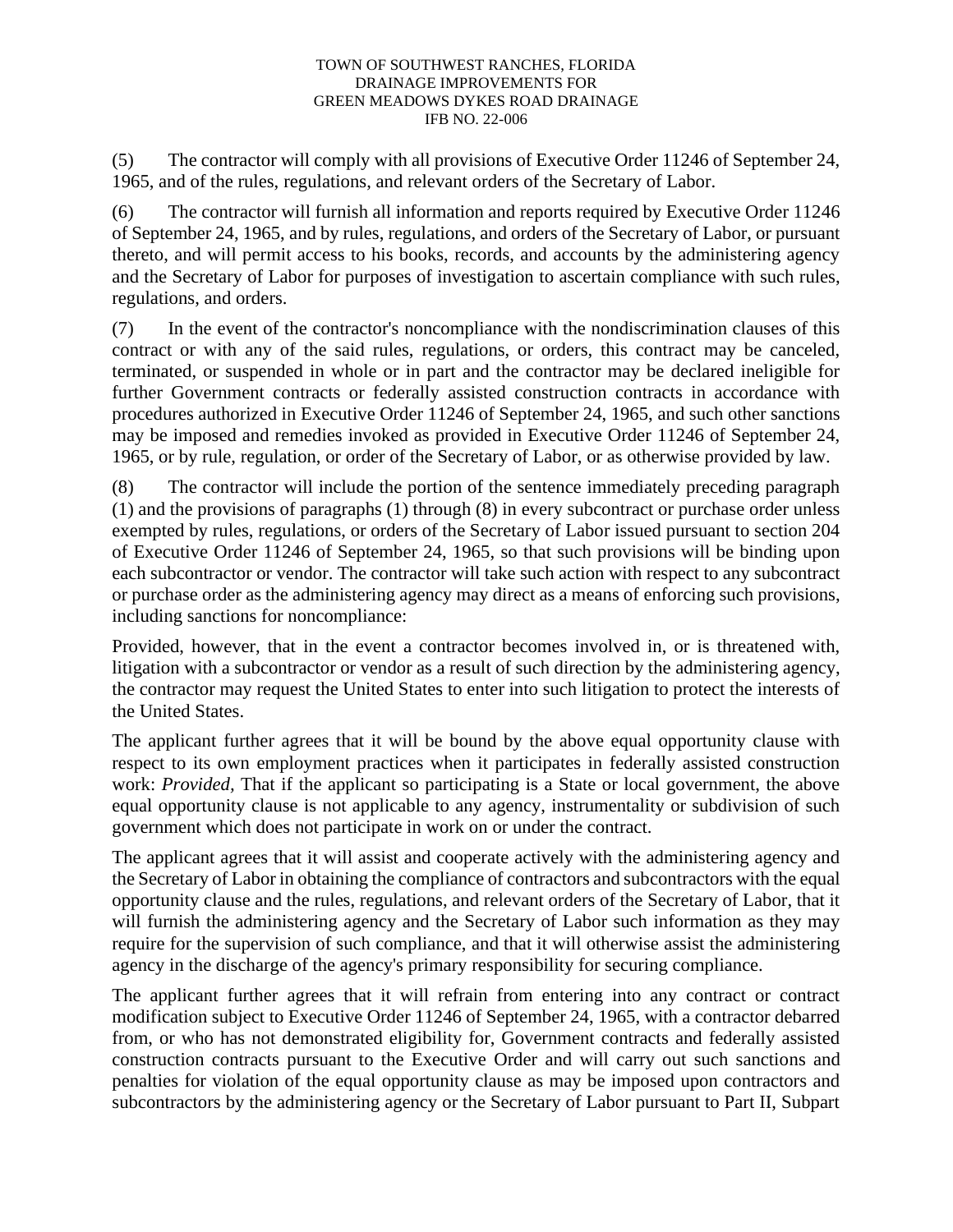D of the Executive Order. In addition, the applicant agrees that if it fails or refuses to comply with these undertakings, the administering agency may take any or all of the following actions: Cancel, terminate, or suspend in whole or in part this grant (contract, loan, insurance, guarantee); refrain from extending any further assistance to the applicant under the program with respect to which the failure or refund occurred until satisfactory assurance of future compliance has been received from such applicant; and refer the case to the Department of Justice for appropriate legal proceedings.

## **Section 12: Sovereign Immunity**

Nothing in this Agreement is intended, nor shall it be construed to waive or modify the Town's Sovereign Immunity defense or the Town's immunities and limitations on liability as provided for in Florida Statutes, as worded or amended and all Florida case law interpreting same.

## **Section 13: Prevailing Party Attorneys' Fees**

In the event either party to this Agreement incurs legal fees, legal expenses or costs to enforce the terms of this Agreement on trial or on appeal, the prevailing party shall be entitled to recover reasonable costs of such action so incurred, including, without limitation, reasonable attorney's fees and costs and expert witness fees and costs incurred.

## **Section 14: No Third-Party Beneficiaries**

This Agreement is solely for the benefit of the parties hereto and is not entered into for the benefit of any other person or entity. Nothing in this Agreement shall be deemed or construed to create or confer any benefit, right or cause of action for any third party or entity.

## **Section 15: Funding**

The obligation of Town for payment to Contractor for the Work is limited to the availability of funds appropriated in a current fiscal period, and continuation of any contractual relationship into a subsequent fiscal period is subject to appropriation of funds, unless otherwise authorized by law.

## **Section 16: Manner of Performance**

Contractor agrees to perform all Work in a professional manner and in accordance with Local, State, County, and Federal laws, rules, ordinances, regulations and codes. Contractor agrees that the Work provided shall be provided by employees that are educated, trained, experienced, certified, and licensed in all areas encompassed within their designated duties. Contractor agrees to furnish to Town any and all documentation, certification, authorization, license, permit, or registration currently required by applicable laws, rules, and regulations. Contractor further certifies that it and its employees will keep all licenses, permits, registrations, authorizations, or certifications required by applicable laws or regulations in full force and effect during the term of this Agreement. Failure to comply with this paragraph shall constitute a material breach of this Agreement.

## **Section 17: Public Records**

The Town is subject to Chapter 119, Florida Statutes, "Public Records Law." No claim of confidentiality or proprietary information in any portion of a response will be honored unless a specific exemption from the Public Law exists and is cited in the response. An incorrectly claimed exemption does not disqualify the firm, only the exemption claimed. Contractor acknowledges the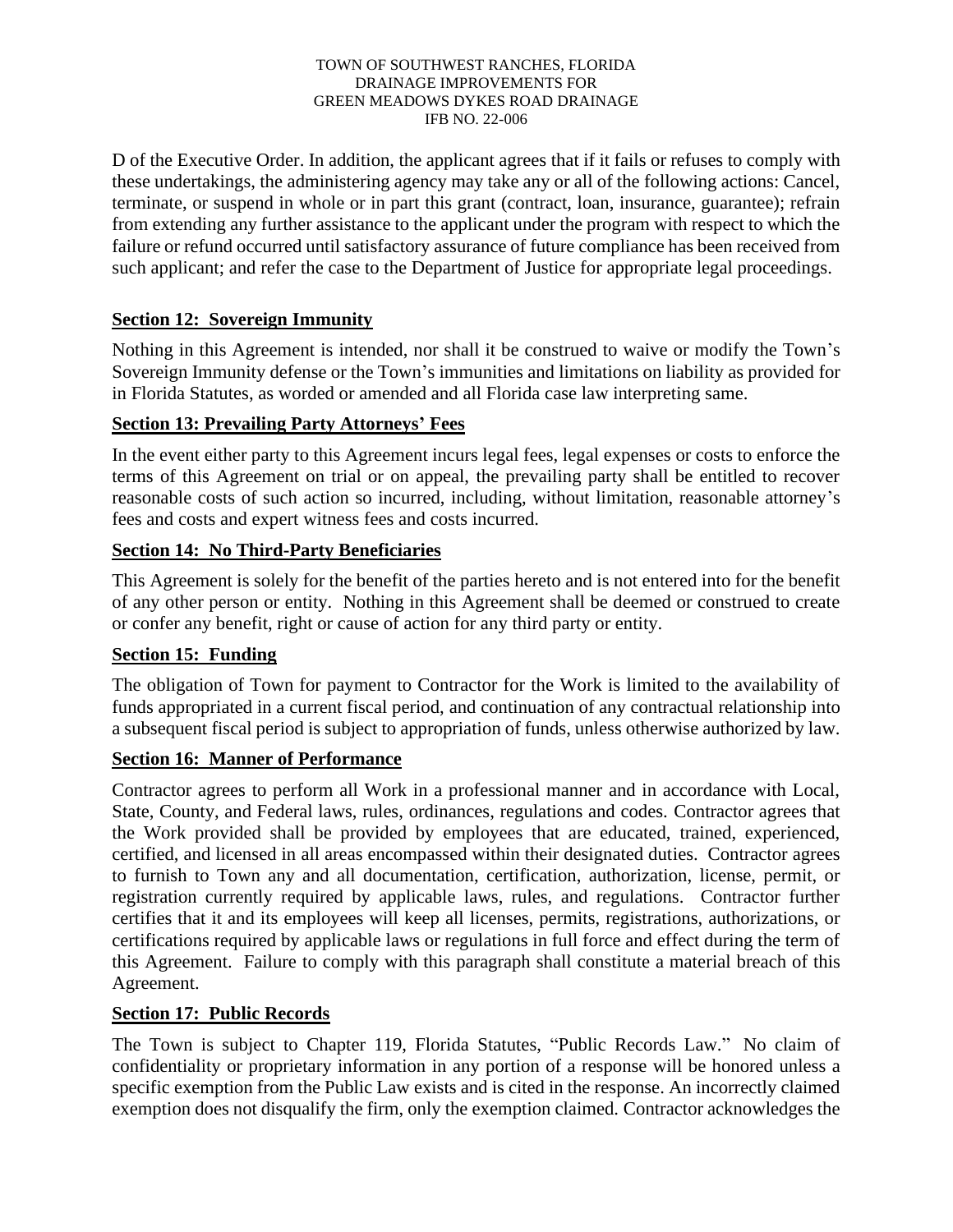public shall have access at all reasonable times, to all documents and information pertaining to Town's contracts, subject to the provisions of Chapter 119, Florida Statutes, and agrees to allow access by the Town and the public to all documents subject to disclosures under applicable law.

To the extent that Contractor has been provided access to or has received security sensitive information, as defined by Florida Statutes, Section 119.071 and/or has executed a Confidential Information Acknowledgement and Agreement as part of the IFB process, Contractor shall keep and maintain the security sensitive information as confidential and exempt from public disclosures as required by Florida Statutes.

Contractor agrees to keep and maintain public records required by the Town to perform the service in Contractor's possession or control in connection with Contractor's performance under this IFB and any Contract awarded, and upon the request from the Town's custodian of public records, to provide the Town with a copy of the requested records or allow the records to be inspected or copied within a reasonable amount of time at a cost that does not exceed the cost provided in Chapter 119 or as otherwise provided by law. Contractor shall ensure that public records that are exempt or confidential and exempt from public records disclosure requirements are not disclosed except as authorized by law for the duration of the contract term and following completion of the Contract if the Contractor does not transfer the records to the Town.

Upon completion of the Contract, Contractor agrees, at no cost to Town, to transfer to the Town all public records in possession of the Contractor or keep and maintain public records required by the Town to perform the service. If the Contractor transfers all public records to the Town upon completion of the Contract, the Contractor shall destroy any duplicate public records that are exempt or confidential and exempt from public records disclosure requirements. If the Contractor keeps and maintains public records upon completion of the Contract, the contractor shall meet all applicable requirements for retaining public records. All records stored electronically must be provided to the Town, upon request from the Town's custodian of public records, in a format that is compatible with the information technology system of the Town.

Contractor's failure or refusal to comply with the provisions of this section shall result in the immediate termination for cause of the Contract by Town.

**IF THE CONTRACTOR HAS QUESTIONS REGARDING THE APPLICATION OF CHAPTER 119, FLORIDA STATUTES, TO THE CONTRACTOR'S DUTY TO PROVIDE PUBLIC RECORDS RELATING TO THIS CONTRACT, CONTACT THE CUSTODIAN OF PUBLIC RECORDS AT PHONE: (954) 434-0008; EMAIL: RMUNIZ@SOUTHWESTRANCHES.ORG; RUSSELL MUNIZ, ASSISTANT TOWN ADMINISTRATOR/TOWN CLERK, TOWN OF SOUTHWEST RANCHES, 13400 GRIFFIN ROAD, SOUTHWEST RANCHES, FLORIDA, 33330**.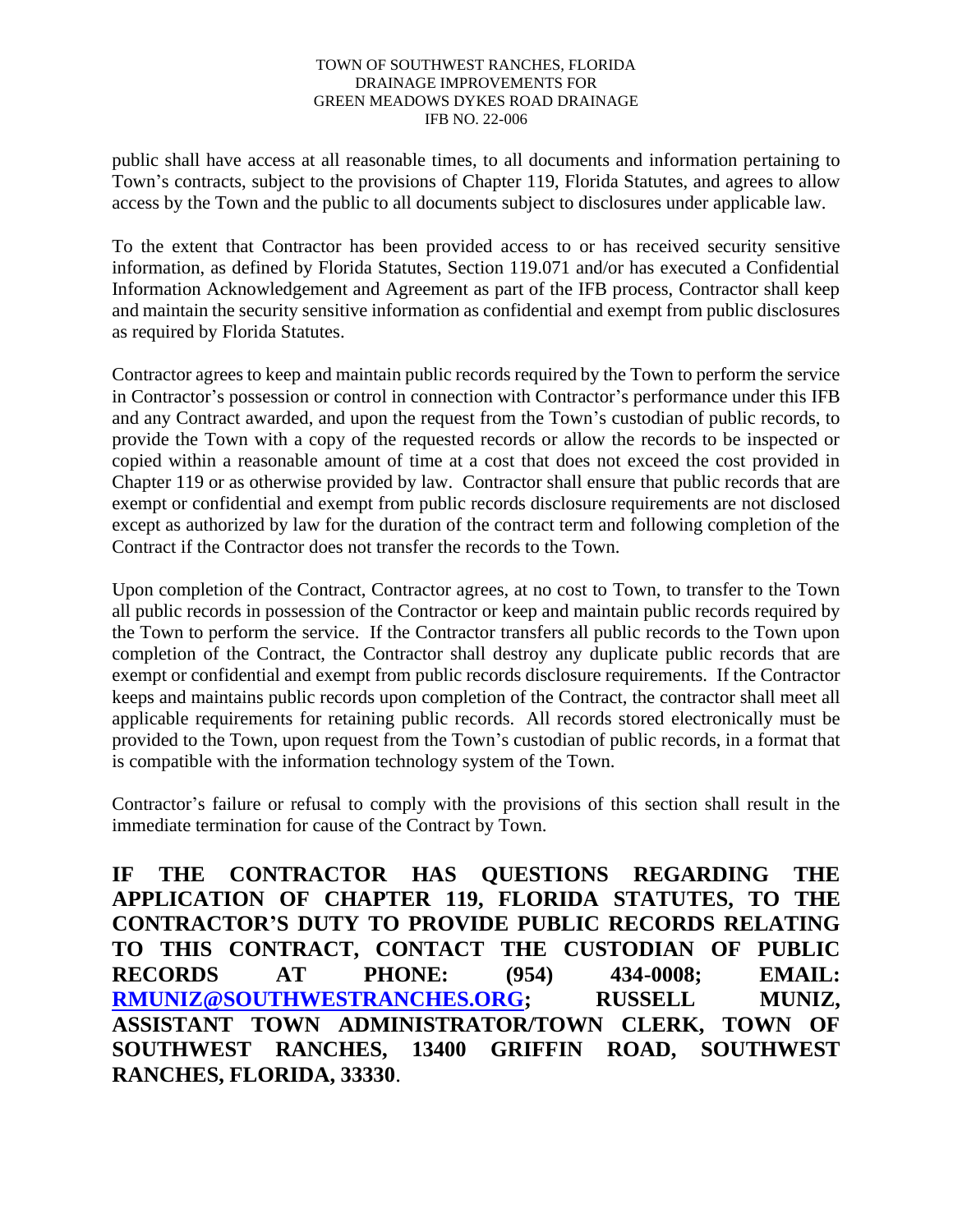### **Section 18: Termination**

The Agreement may be terminated upon the following events:

- **A. Termination by Mutual Agreement.** In the event the parties mutually agree in writing, this Agreement may be terminated on the terms and dates stipulated therein.
- **B. Termination for Convenience.** This Agreement may be terminated for Convenience by Town upon Town providing Contractor with **thirty (30) calendar day's** written notice of Town's intent to terminate this Agreement for Convenience. In the event that this Agreement is terminated by Town for Convenience, Contractor shall be paid ONLY for Work performed and approved by the Town as of the date of this Agreement is terminated, plus any direct and reasonable expense sustained up to the date of receipt of the written notice. In no event, shall Town be liable for consequential damages, including but not limited to, lost profits on Work not yet performed, and no other compensation or damages other than as set forth in this Section shall be paid to or recovered by Contractor in any legal proceeding against Town. Upon being notified of Town's election to terminate, Contractor shall immediately cease performing any further Work or incurring additional expenses. Contractor acknowledges and agrees that Ten Dollars (\$10.00) of the compensation to be paid by Town, the adequacy of which is hereby acknowledged by Contractor, is given as specific consideration to Contractor for Town's right to terminate this Agreement for Convenience.
- **C. Termination for Cause.** In the event of a material breach by Contractor, Town shall provide Contractor written notice of its material breach. Contractor shall thereafter have fourteen (14) days from the date of its receipt of such notification to cure such material breach. If Contractor does not cure the material breach within that time period, Town may terminate this Agreement immediately. Material breaches shall include, but are not limited to, Contractor's violations of governing standards, failure to carry out the work in strict accordance with the Contract Documents, failure to supply sufficient work forces, violations of state or federal laws, violation of Town's policies and procedures, or violation of any of the terms and conditions of this Agreement. In the event that Town elects to terminate Contractor for cause as provided for in this Section, and Town's termination for cause is later determined by a court of competent jurisdiction to be improper, or in any other way wrongful or in breach of this Agreement, the termination will be automatically deemed converted to one for Convenience, and Contractor shall solely be paid and Contractor's damages are solely limited to the compensation Contractor would be entitled to pursuant to subparagraph (B) of this Section.
- **D. Termination for Lack of Funds.** In the event the funds to finance the Work under this Agreement become unavailable, Town may provide Contractor with thirty (30) days written notice of termination. Nothing in this Agreement shall be deemed or construed to prevent the parties from negotiating a new Agreement in this scenario. In the event that Town elects to terminate Contractor for lack of funds as provided for in this Section, and Town's termination for lack of funds is later determined by a court of competent jurisdiction to be improper, or in any other way wrongful or in breach of this Agreement, the termination will be automatically deemed converted to one for Convenience, and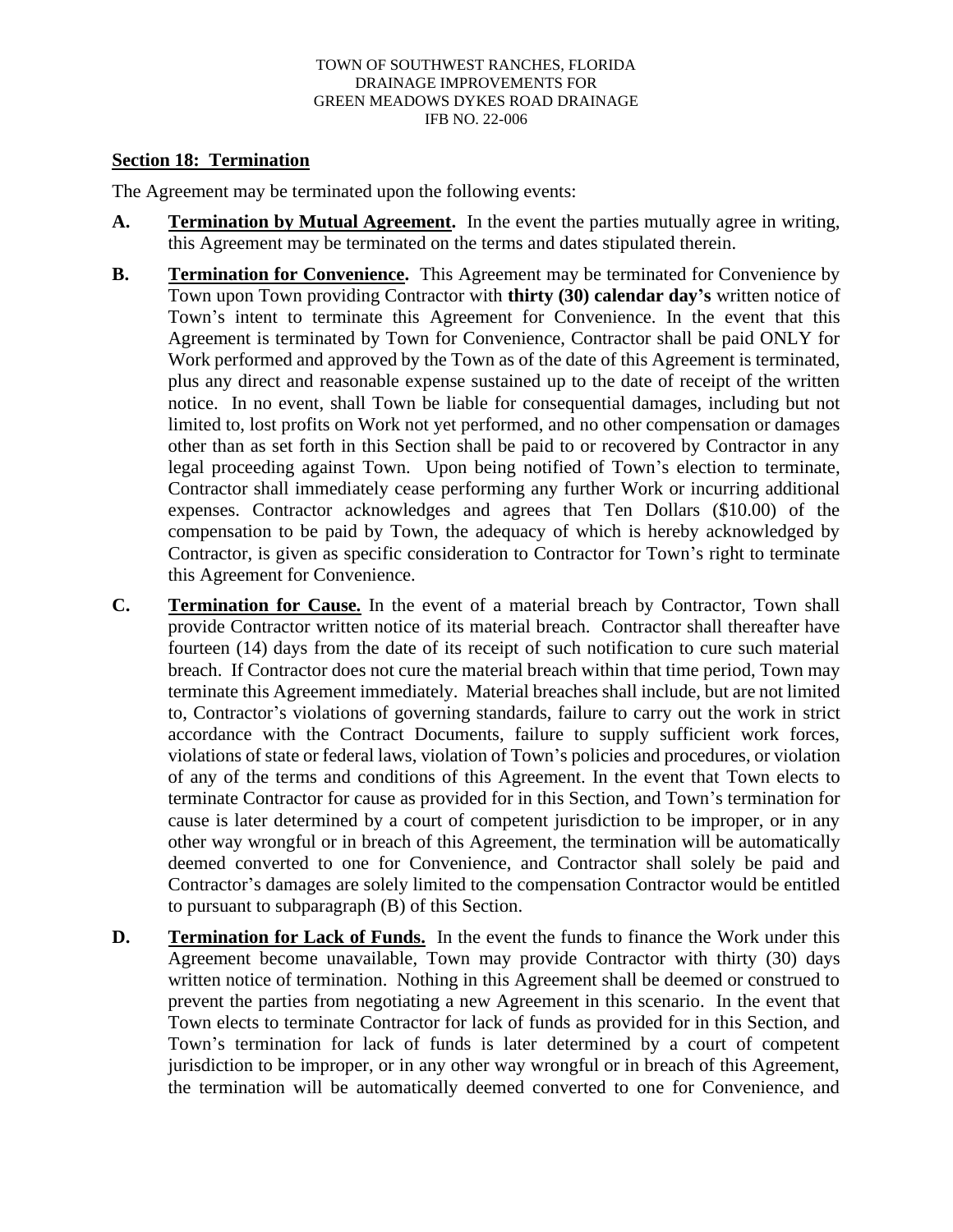Contractor shall solely be paid and Contractor's damages are solely limited to the compensation Contractor would be entitled to pursuant to subparagraph (B) of this Section.

- **E. Immediate Termination by Town.** In addition to any other grounds stated herein, Town, in its sole discretion, may terminate this Agreement immediately upon the occurrence of any of the following events:
	- 1. Contractor's violation of the Public Records Act;
	- 2. Contractor's insolvency, bankruptcy or receivership;
	- 3. Contractor's violation or non-compliance with Section 11 of this Agreement;
	- 4. Contractor's failure to maintain any Insurance required by Section 6 of this Agreement; or
	- 5. Contractor's violation of Section 19 of this Agreement.

## **Section 19: Public Entity Crimes Information Statement**

Pursuant to Florida Statutes, Section 287.133: "A person or affiliate who has been placed on the convicted vendor list following a conviction for public entity crime may not submit a bid on a contract to provide any goods or services to a public entity, may not submit a bid on a contract with a public entity for the construction or repair of a public building or public work, may not submit bids on leases of real property to public entity, may not be awarded or perform work as a contractor, supplier, subcontractor, or consultant under a contract with any public entity, and may not transact business with any public entity in excess of the threshold amount provided in Section 287.017, for CATEGORY TWO for a period of 36 months from the date of being placed on the convicted vendor list." Violation of this section by Contractor shall result in Town's immediate termination of this Agreement.

### **Section 20: Use of Awarded Bid by Other Governmental Units**

Contractor agrees that this Agreement may be utilized by other governmental entities or units to provide the specified services. Town does not become obligated in any way, to pay for or become, in any way, responsible or liable for Contractor's provision of Work or services to any other governmental unit.

### **Section 21: Change Orders and Modification of Agreement**

Town and Contractor may request changes that would increase decrease or otherwise modify the Scope of Work to be provided under this Agreement. Such changes only become part of this Agreement and increase, decrease or otherwise modify the Work or the Contract Price under this Agreement if evidenced by a written Change Order executed by Town and Contractor, with the same formality and of equal dignity associated with the original execution of the Agreement.

### **Section 22: No Waiver of Rights**

Neither the Town's review, approval or payment for any of the Work required under this Agreement shall be construed to operate as a waiver of any of Town's rights under this Agreement or of any causes of action arising out Contractor's performance of the Work under this Agreement,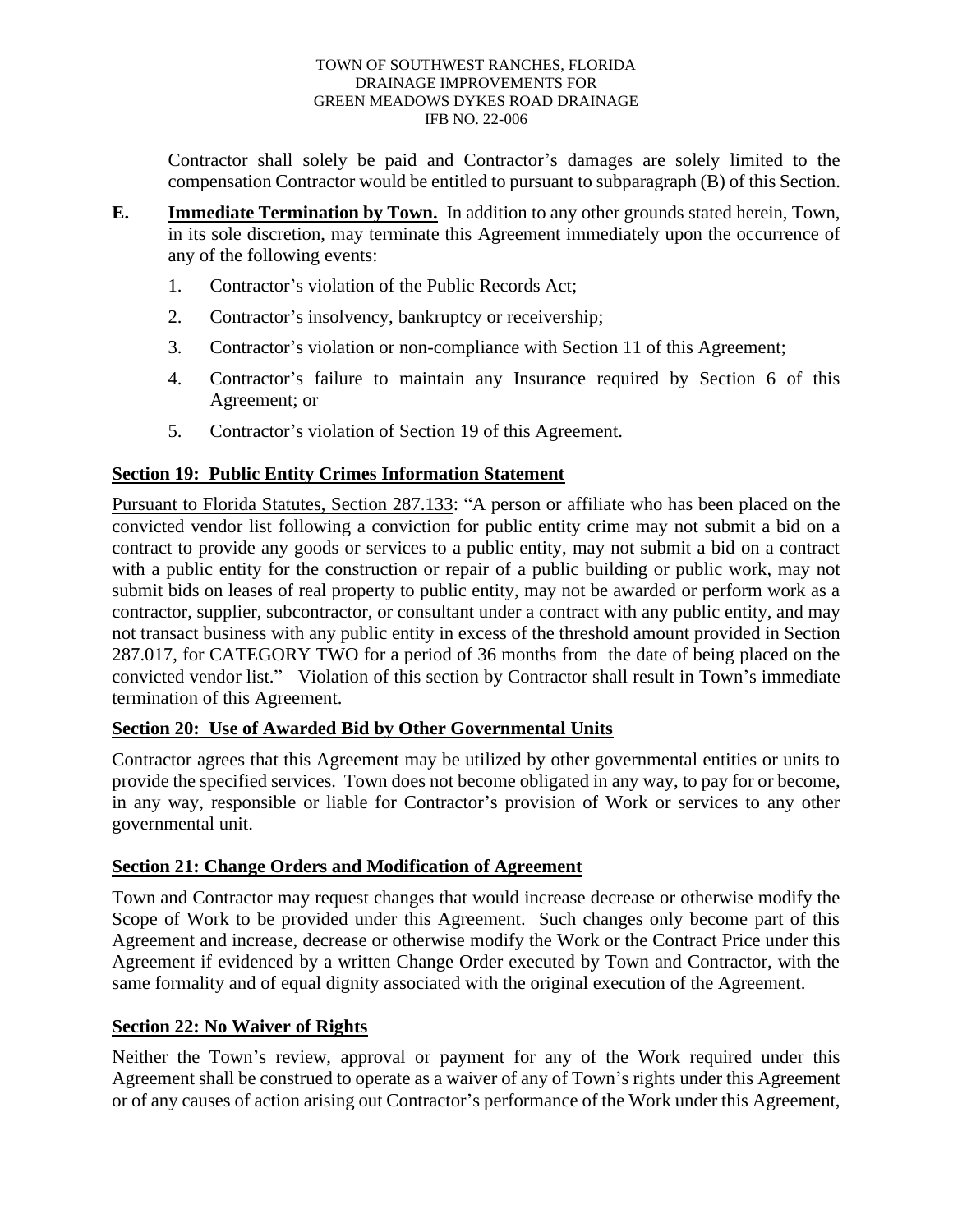and Contractor shall be and remain liable to the Town for all damages to the Town caused by the Contractor's negligent or improper performance of any of the Work furnished under this Agreement, irrespective of the Town's review, approval or payment for any of the Work under this Agreement. The rights and remedies of the Town provided for under this Agreement are in addition to all other rights and remedies provided to Town by law.

## **Section 23: Jurisdiction and Venue**

The exclusive venue for any litigation arising from or relating to the Agreement shall be in a court of competent jurisdiction in the 17<sup>th</sup> Judicial Circuit in and for Broward County, Florida. This Agreement shall be governed by the substantive laws of the State of Florida.

## **Section 24: WAIVER OF RIGHT TO JURY TRIAL**

## **BY ENTERING INTO THIS AGREEMENT, CONTRACTOR AND TOWN HEREBY EXPRESSLY WAIVE ANY RIGHTS EITHER PARTY MAY HAVE TO A TRIAL BY JURY IN ANY CIVIL LITIGATION RELATED TO OR ARISING OUT OF THIS AGREEMENT.**

## **Section 25: Gender**

Wherever the context shall so require, all words herein in the masculine gender shall be deemed to include the feminine, and all words herein in the feminine gender shall be deemed to include the masculine. All singular words shall include the plural, and all plural words shall include the singular.

### **Section 26: Time is of the Essence; Liquidated Damages**

Time is of the essence for all of Contractor's obligations under this Agreement. The Town will be entitled to Liquidated Damages as set forth at Section 2.4.2.

### **Section 27: Days**

The terms "days" as referenced in this Agreement shall mean consecutive calendar days.

## **Section 28: Written Mutual Agreement**

This Agreement is binding upon the parties hereto, their successors and assigns, and replaces and supersedes any and all prior agreements or understanding between the parties hereto whether written or oral which are merged herein.

## **Section 29: No Amendment or Waiver**

This Agreement may not be changed, altered or modified except by an instrument in writing signed by all parties hereto, with the same formality and of equal dignity as the execution of this Agreement prior to the initiation of any Work reflecting such change.

### **Section 30: Severability**

In the event any term or provision of this Agreement shall be determined by appropriate judicial authority to be illegal or otherwise invalid, such provision shall be given its nearest legal meaning so as to remain in full force and effect, or be deemed severed from the Agreement so as not to affect the validity or enforceability of the remaining provisions of the Agreement. In case any one or more of the provisions of this Agreement shall be determined by appropriate judicial authority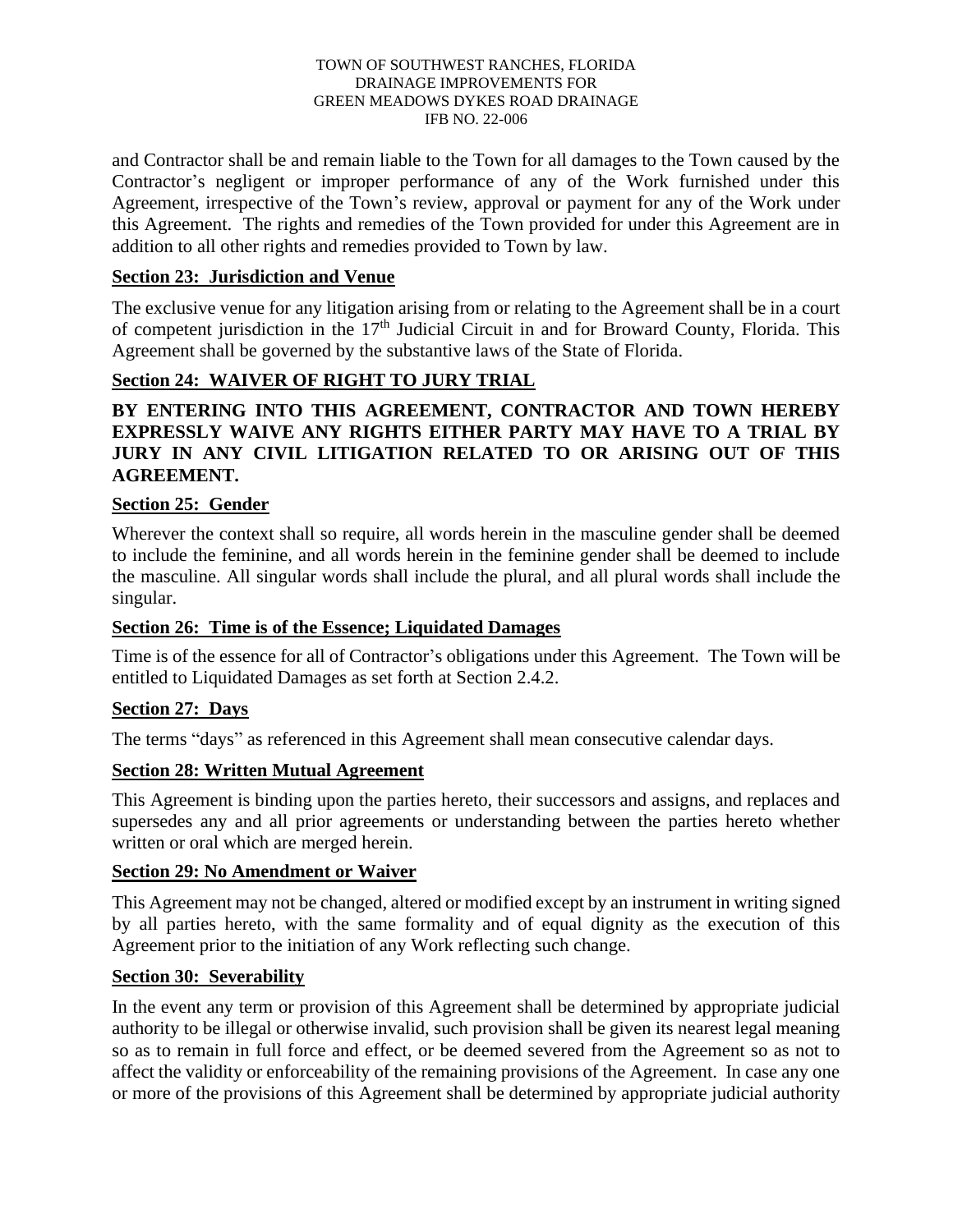to be invalid, illegal or unenforceable, in any respect, the validity of the remaining provisions of this Agreement shall be in no way affected, prejudiced, or disturbed thereby.

## **Section 31: Resolution of Disputes; Florida Statutes, Chapter 558 Not Applicable**

To prevent litigation, it is agreed by the parties hereto that Town Administrator shall solely decide all questions, claims, difficulties and disputes of, whatever nature, which may arise relative to this Agreement, including but not limited to, Contractor's fulfillment of its obligations under this Agreement as to the character, quality, amount and value of any Work done and materials furnished, or proposed, to be done or furnished, under or by reason of, the Agreement. Further, to the extent required or permitted by the agreement between the Town and its design professional for this Project, the design professional shall have access to the Work, the right to conduct testing or inspections, to reject non-conforming work, and to review pay applications. The Town Administrator's decision shall be reduced to writing, and a copy furnished to the Contractor within a reasonable time following submission to the Town of the question, claim, difficulty or dispute as referenced above. The Town Administrator's decision shall be final and conclusive. Additionally, the parties understand and agree that Florida Statutes, Chapter 558 does not apply to this Agreement or the Work, and that the parties hereby "opt out" of the procedures set forth at Chapter 558.

## **Section 32: Notice**

Whenever either party desires to give notice unto the other, such notice must be in writing by certified or registered mail, postage prepaid, return receipt requested, hand delivery, or facsimile transmission prior to 5:00 p.m. on the date of transmission (e.d.t. or e.s.t. as applicable), or via overnight express courier service. For the present, the parties designate the following individuals as the respective parties and places for giving of notice:

If to Town:

Town of Southwest Ranches Town Administrator 13400 Griffin Road Southwest Ranches, Florida 33330

With a copy to:

Keith M. Poliakoff, Esq. Government Law Group, PLLC 200 South Andrews Avenue Suite 601 Fort Lauderdale, Florida 33301

> \_\_\_\_\_\_\_\_\_\_\_\_\_\_\_\_\_\_\_\_\_ \_\_\_\_\_\_\_\_\_\_\_\_\_\_\_\_\_\_\_\_\_ \_\_\_\_\_\_\_\_\_\_\_\_\_\_\_\_\_\_\_\_\_

If to Contractor: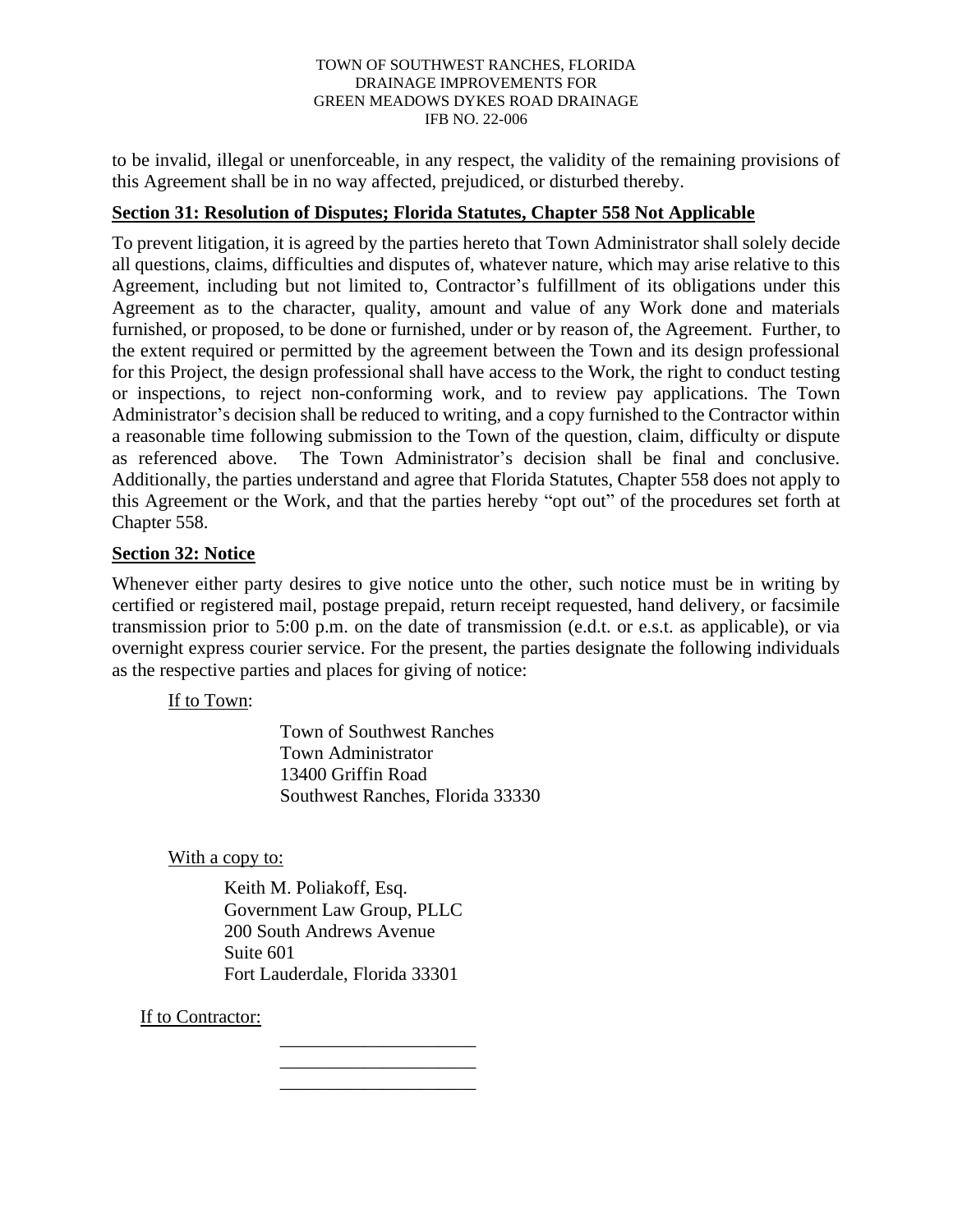### **Section 33: Miscellaneous**

- **A. Ownership of Documents**. Unless otherwise provided by law, any and all reports, surveys, and other data and documents provided or created in connection with this Agreement by Contractor and all persons or entities employed or otherwise retained by Contractor are and shall remain the property of Town. In the event of termination of this Agreement for any reason, any reports, photographs, surveys and other data and documents prepared by Contractor, whether finished or unfinished, shall become the property of Town and shall be delivered by Contractor to the Town Administrator within seven (7) days of termination of this Agreement for any reason. Any compensation due to Contractor shall be withheld until all documents are received by Town as provided herein.
- **B. Audit and Inspection Rights and Retention of Records**. Town shall have the right to audit the books, records and accounts of Contractor that are related to this Agreement. Contractor shall keep such books, records, and accounts as may be necessary in order to record complete and correct entries related to this Agreement.

Contractor shall preserve and make available, at reasonable times for examination and audit by Town, all financial records, supporting documents, statistical records, and any other documents pertinent to this Agreement for the required retention period of the Florida Public Records Act (Chapter 119, Florida Statutes), if applicable, or, if the Florida Public Records Act is not applicable, for a minimum period of three (3) years after expiration or earlier termination of this Agreement, unless Contractor is notified in writing by Town of the need to extend the retention period. Such retention of such records and documents shall be at Contractor's sole expense. If any audit has been initiated and audit findings have not been resolved at the end of the retention period or three (3) years, whichever is longer, the books, records, and accounts shall be retained until resolution of the audit findings. If the Florida Public Records Act is determined by Town to be applicable to Contractor's records, Contractor shall comply with all requirements thereof.

However, no confidentiality or non-disclosure requirement of either federal or state law shall be violated by Contractor. Any incomplete or incorrect entry in such books, records, and accounts shall be a basis for Town's disallowance and recovery of any payment upon such entry. In addition, Contractor shall respond to the reasonable inquiries of successor Contractors and allow successor Contractors to receive working papers relating to matters of continuing significance. In addition, Contractor shall provide a complete copy of all working papers to the Town, prior to final payment by the Town under this Agreement.

**C. Independent Contractor**. Contractor is an independent contractor of Town under this Agreement. Services provided by Contractor pursuant to this Agreement shall be subject to the supervision of Contractor. In providing such services, neither Contractor nor its agents shall act as officers, employees or agents of the Town. Personnel policies, tax responsibilities, social security and health insurance, employee benefits, purchasing policies and other similar administrative procedures applicable to the Work and services rendered under this Agreement shall be exclusively and solely those of Contractor. This Agreement shall not constitute or make Town and Contractor a partnership or joint venture.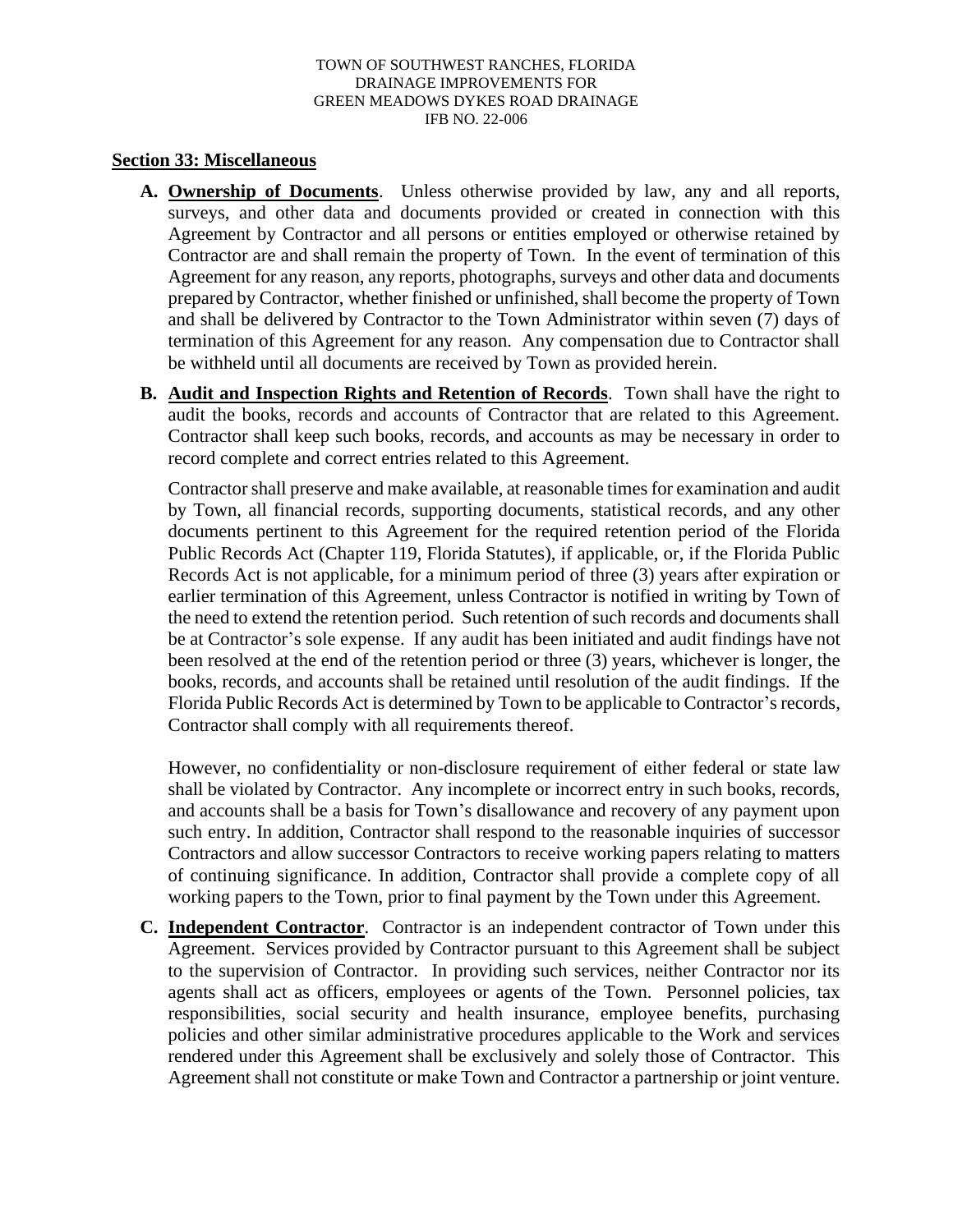**D. Conflicts**. Neither Contractor nor its employees shall have or hold any continuing or frequently recurring employment or contractual relationship that is substantially antagonistic or incompatible with Contractor's loyal and conscientious exercise of judgment related to its performance under this Agreement. Contractor agrees that none of its officers or employees shall, during the term of this Agreement, serve as an expert witness against Town in any legal or administrative proceeding in which he or she is not a party, unless compelled by court process. Further, Contractor agrees that such persons shall not give sworn testimony or issue a report or writing, as an expression of his or her expert opinion, which is adverse or prejudicial to the interests of Town in connection with any such pending or threatened legal or administrative proceeding. The limitations of this section shall not preclude Contractor or any other persons from representing themselves in any action or in any administrative or legal proceeding.

In the event Contractor is permitted to utilize subcontractors to perform any services required by this Agreement, Contractor agrees to prohibit such subcontractors, by written contract, from having any conflicts within the meaning of this Section.

- **E. Contingency Fee**. Contractor warrants that it has not employed or retained any company or person, other than a bona fide employee working solely for Contractor, to solicit or secure this Agreement and that it has not paid or agreed to pay any person, company, corporation, individual or firm, other than a bona fide employee working solely for Contractor, any fee, commission, percentage, gift, or other consideration contingent upon or resulting from the award or making of this Agreement. For a breach or violation of this provision, Town shall have the right to terminate this Agreement without liability and, at its discretion, to deduct from the Agreement price or otherwise recover the full amount of such fee, commission, percentage, gift or consideration.
- **F. Materiality and Waiver of Breach**. Town and Contractor agree that each requirement, duty, and obligation set forth herein is substantial and important to the formation of this Agreement and, therefore, is a material term hereof. Town's failure to enforce any provision of this Agreement shall not be deemed a waiver of such provision or modification of this Agreement. A waiver of any breach of a provision of this Agreement shall not be deemed a waiver of any subsequent breach and shall not be construed to be a modification of the terms of this Agreement.
- **G. Joint Preparation**. Town and Contractor both acknowledge that they have sought and received whatever competent advice and legal counsel as was necessary for them to form a full and complete understanding of all rights and obligations herein and that the preparation of this Agreement has been their joint effort. The language agreed to herein express their mutual intent and the resulting document shall not, solely as a matter of judicial construction, be construed more severely against one of the parties than the other.
- **H. Drug**-**Free Workplace**. Contractor shall maintain a drug-free workplace.
- **I. Headings**. Headings are for convenience of reference only and shall not be considered in any interpretation of this Agreement.
- **J. Binding Authority**. Each person signing this Agreement on behalf of either party individually warrants that he or she has full legal power to execute this Agreement on